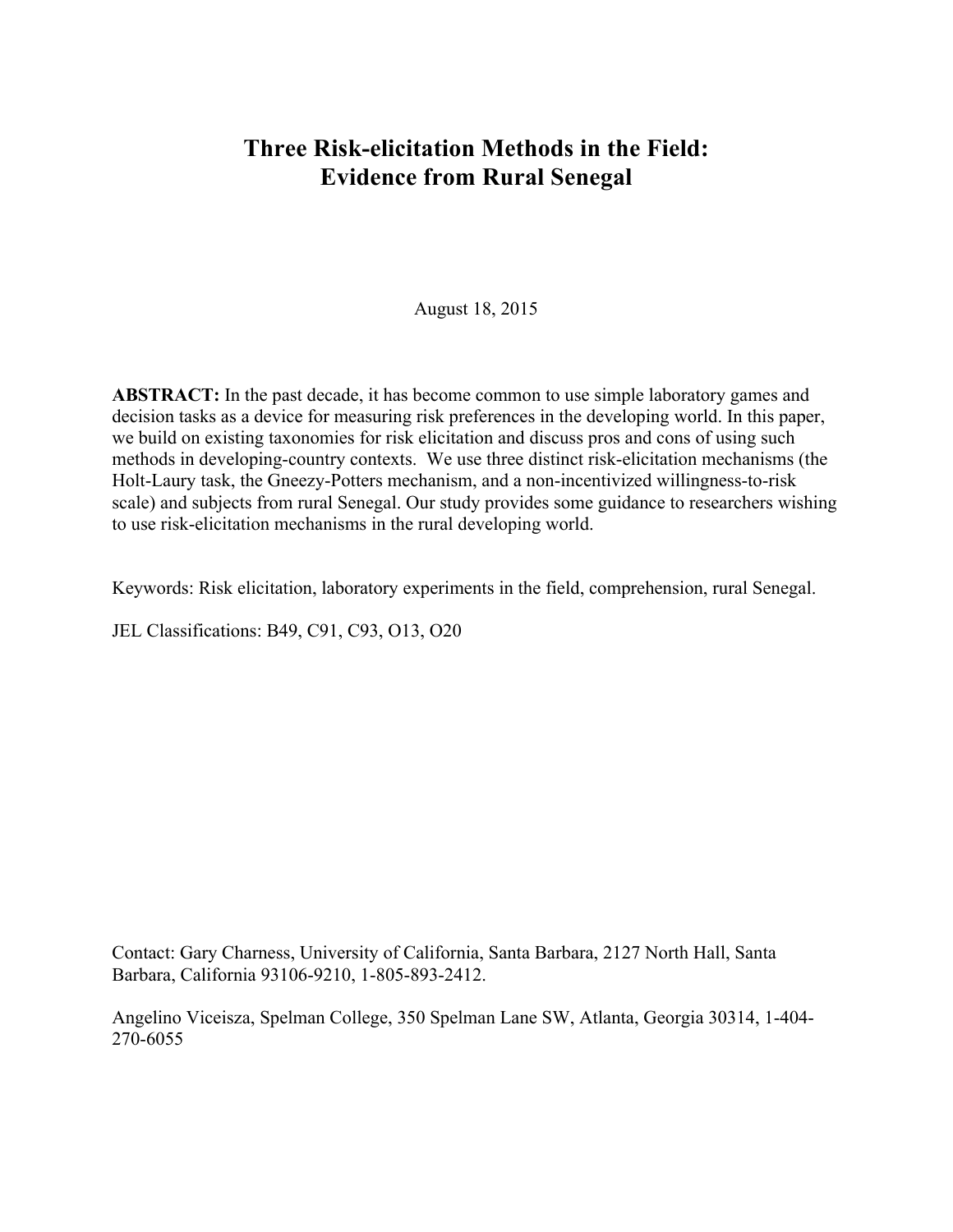#### **1. INTRODUCTION**

In the developing world, welfare evaluation of any proposed policy with risky outcomes should take into account risk preferences (e.g, Harrison, 2011). Suppose a non-governmental organization implements a pilot-seed-variety program. Researchers are often requested to evaluate the impact of such a program, by for example designing a randomized controlled trial (RCT). It is common to wonder how the impact of this RCT varies with farmers' risk preferences. To answer this question, researchers turn to risk-preference data. If these are imprecise or biased, incorrect inferences and ineffective policies can emerge.

It has become common in recent years for researchers in development economics to utilize tools developed by experimental economists, in order to measure important traits, attitudes, and characteristics of the poor in rural settings in the developing world. Some examples include Ashraf (2009), Attanasio et al. (2011); Castillo and Carter (2011), Delavande et al. (2011), Giné et al. (2010), Harrison et al. (2010), and Hill et al. (2012).<sup>1</sup> The risk attitude of the population is one characteristic with clear importance for policy recommendations.<sup>2</sup>

Many techniques, ranging from simple to complex, have evolved for testing risk preferences. Our aim in this paper is to illustrate how three rather different mechanisms play out in rural Senegal. While we do not claim that this environment is fully representative of the developing world, we nevertheless build on existing taxonomies of risk-elicitation instruments and feel that we provide useful insights concerning the potential pros and cons of these mechanisms and their effectiveness, as well as document in detail some procedural issues.

In this study, we implement three elicitation devices in rural Senegal, including two choice-based mechanisms and a non-incentivized survey question. One device is the well-

<sup>&</sup>lt;sup>1</sup> For additional examples, refer to the discussions by Viceisza  $(2012, 2015)$ .

 $2$  Binswanger (1980) was the first to elicit risk preferences, using a lottery-choice framework with farmers in India.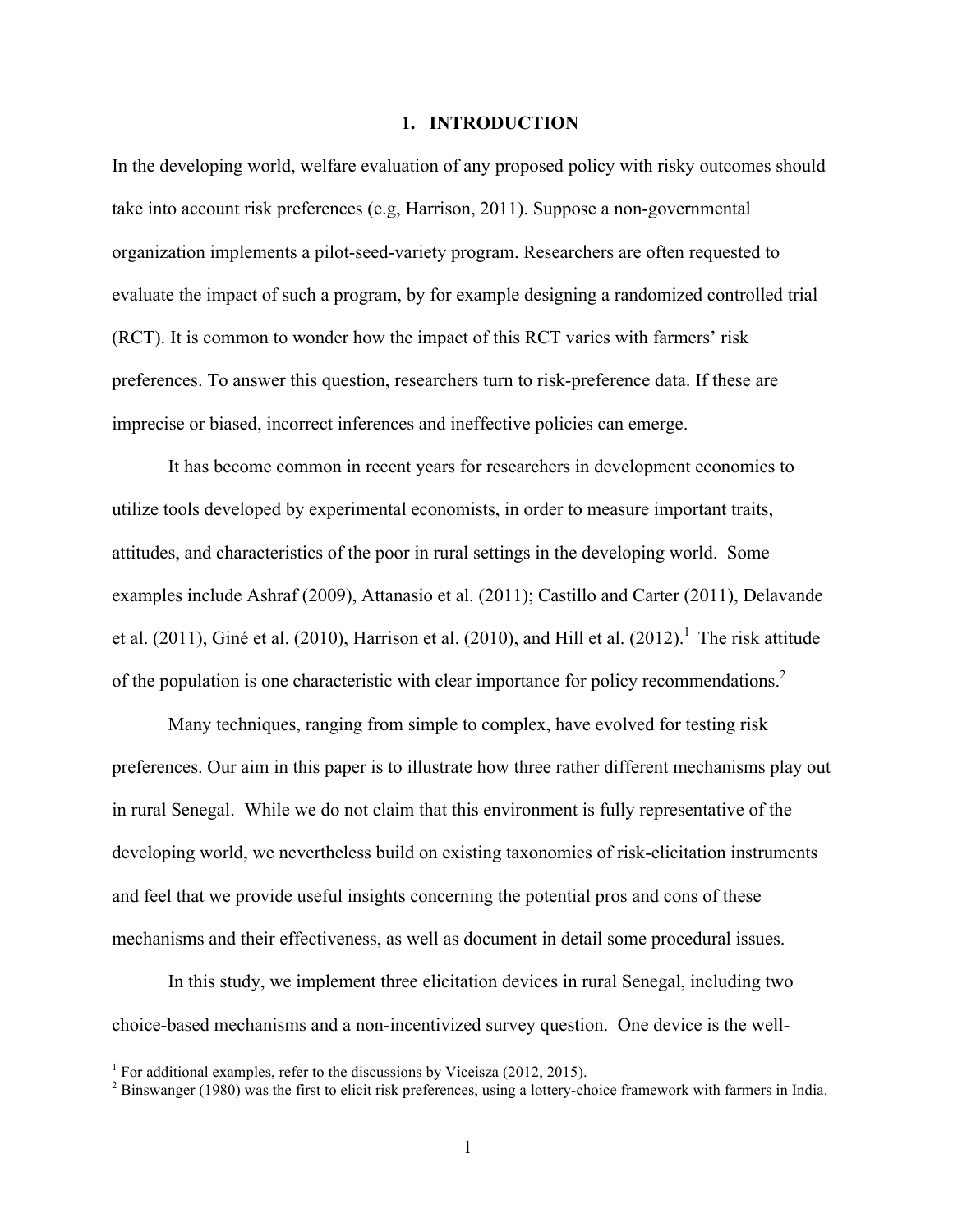known method used in Holt and Laury (2002), where people make a series of 10 choices between two systematically varied alternatives. A second device is an adaptation of a method used by Gneezy and Potters (1997), where there is a simple choice of how much to invest in a risky asset with a positive expected profit from investing. The third mechanism we use is a nonincentivized survey question taken from Dohmen et al. (2011), which asks the respondent to report her willingness to take risk on a scale of ten.

A summary of our main results: (1) There is considerable inconsistency in the choices made by individuals responding to the Holt-Laury (HL) questionnaire. (2) The results with the Gneezy-Potters (GP) approach show only modest differences from previous work. (3) Many women state they would take on the very highest degree of risk on the willingness-to-take risk (WTR) question. This is very different from results in most previous studies, but seems to match the environment in which these women live.

To our knowledge, few (if any) studies compare three different risk-elicitation instruments in the field (and possibly not even in the lab). It is this literature at the intersection of experimental and development economics that we seek to complement with our study. We provide interesting results, assess differences across the mechanisms, and provide detail regarding the issues involved in working in developing countries. Development economists wishing to gather data on risk preferences should find this useful; furthermore, the spirit of our methodological results may also apply to the elicitation of other preferences in this environment.

The remainder of the paper is structured as follows. In Section 2, we propose a taxonomy for risk-elicitation instruments and describe the results from previous studies using our elicitation methods. Section 3 describes the implementation and contains the experimental and survey results. We conclude in Section 4.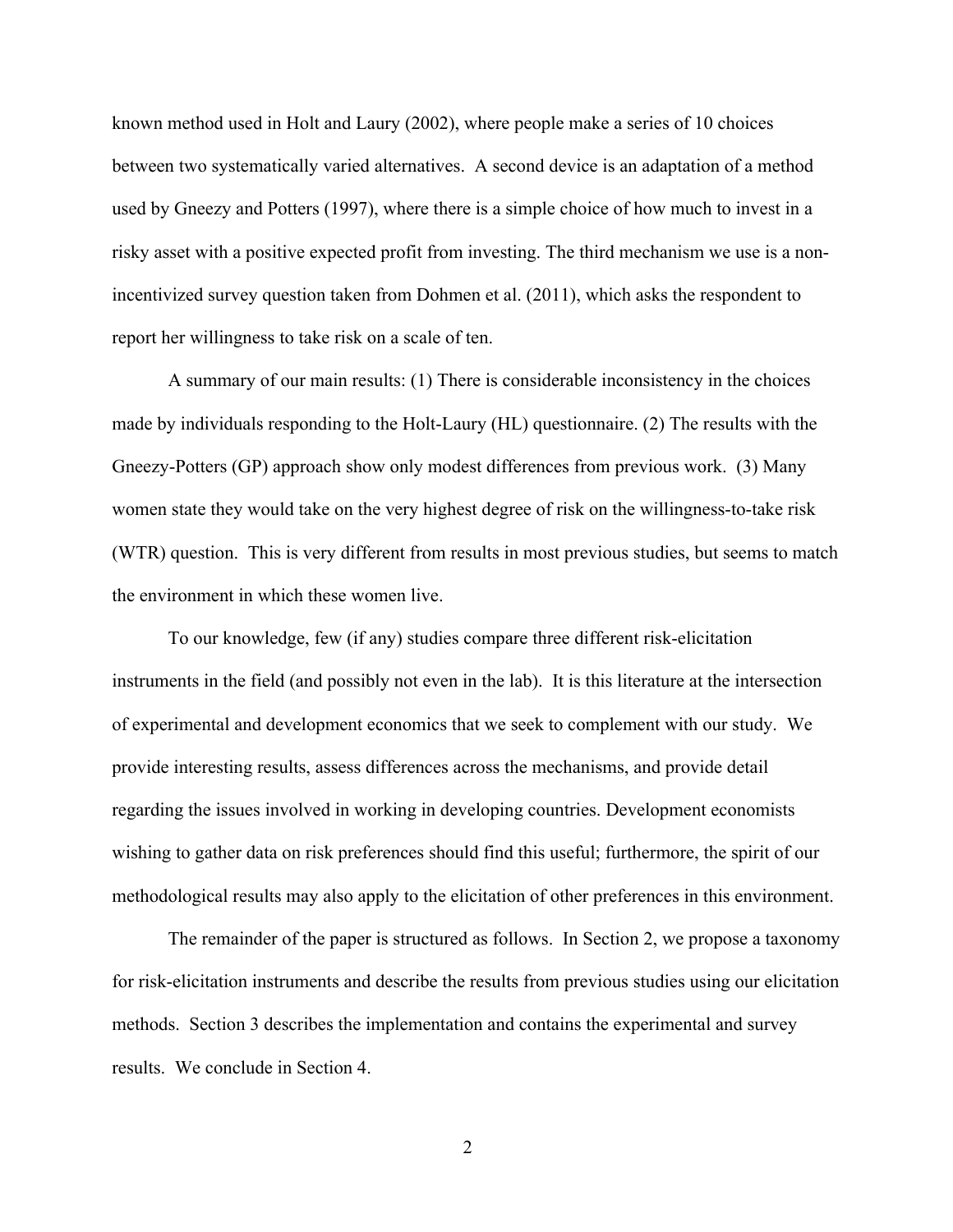#### **2. TAXONOMY OF ELICITATION METHODS AND EXISTING EVIDENCE**

There have been many experimental studies on risk preferences, as this is one of the building blocks of economic theory and analysis. For reviews of previous work, we refer the interested reader to Offerman et al. (2009), Dave et al. (2010), and Crosetto and Filippin (2013). Charness, Gneezy, and Imas (2013) provide an in-depth discussion of the general issues involved with eliciting risk preferences. In this section, we provide a taxonomy of different methods, discuss some existing evidence, and use this to motivate the choice of instruments in the next section. When discussing existing evidence, we primarily focus on the main articles that use the elicitation methods that we implement.

#### **Taxonomy of Risk-Elicitation Methods**

One approach to classifying risk-elicitation approaches is to categorize them according to whether or not the instrument is (1) incentivized and (2) complex. Incentivized instruments associate choices with salient rewards, in contrast to non-incentivized instruments such as survey-based risk questions. Complex instruments are based on multiple price lists (MPL's, a series of choices between lotteries with varying probabilities or payoffs) or multiple risk questions; simple instruments have only one choice or response, with fixed probability where applicable. While other criteria could be used to organize risk-elicitation instruments, we choose incentives and complexity since they are relatively general and still provide structure.

Based on these criteria, Table 1 shows four broad categories of instruments with related sample studies: (1) incentivized-complex, (2) incentivized-simple, (3) non-incentivized-complex, and (4) non-incentivized-simple.

[Table 1 about here]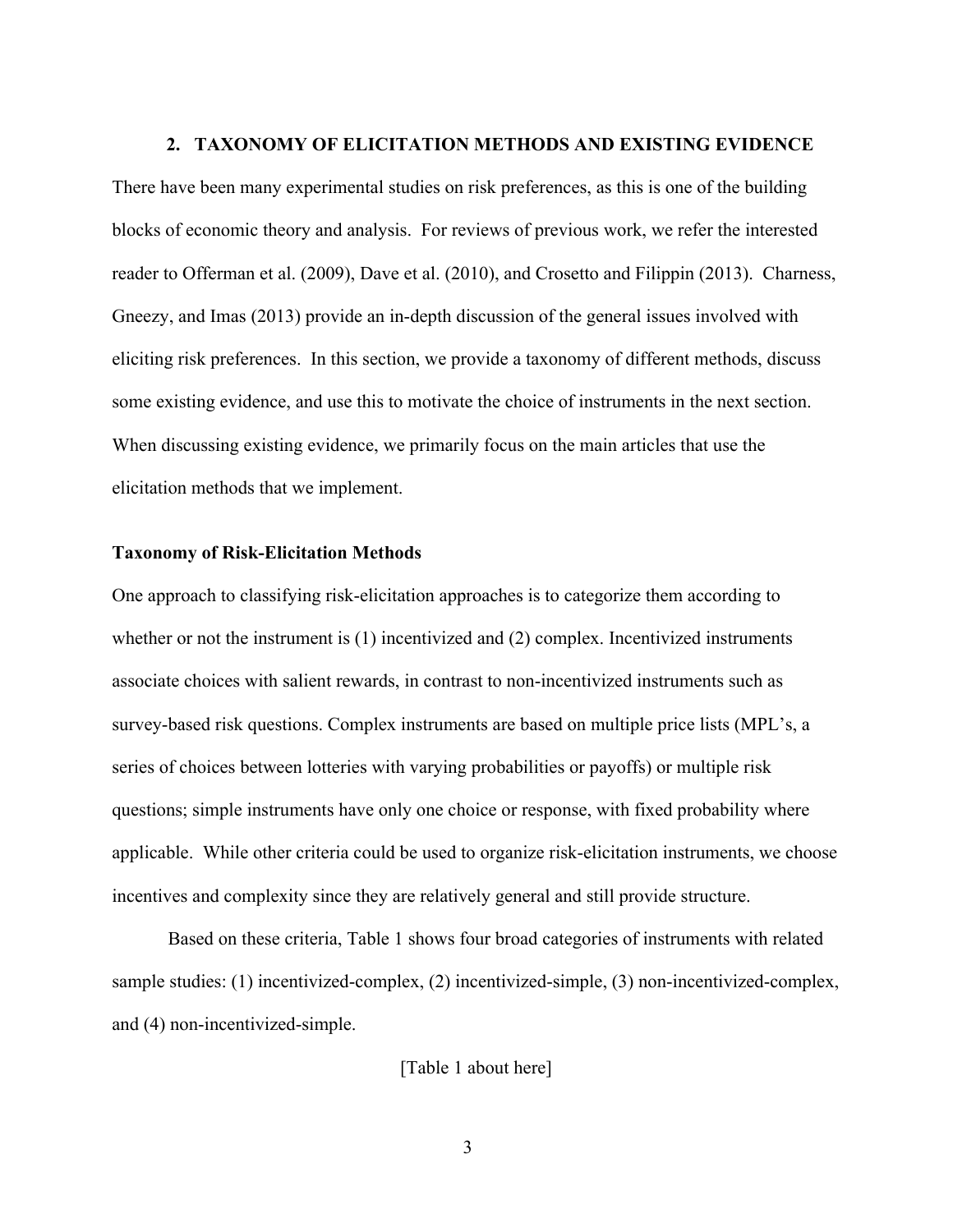Each of these categories has advantages and disadvantages. While incentivized studies elicit incentive-compatible responses, researchers must carry substantial rewards into the field. This can be risky and time-consuming. Also, incentivized instruments are typically based on more abstract lottery choices rather than survey-based WTR questions (framed in day-to-day or general contexts). So incentivized questions can potentially cause more confusion than simple survey-based questions. Similarly, while complex instruments have the advantage of eliciting multiple responses, they take more time to explain and may present cognitive difficulties. Furthermore, it is difficult to deal with inconsistent subjects with complex instruments. So, it is unclear that any given method is superior to another; one might wish to employ a combination of methods.<sup>3</sup> Table 2 presents a list of studies conducted in developing countries.

## [Table 2]

 In this study, we implement three elicitation devices with villagers in rural Senegal. The instruments were chosen to represent (1) incentivized-complex, (2) incentivized-simple; and (3) non-incentivized simple. We did not employ a measure that represents non-incentivizedcomplex (NIC), since this study was designed to collect qualitative data on how subjects perceive "risk" in order to be able to formulate questions along the lines of domain-specific risk tasks (a prime example of NIC). The Holt-Laury task was chosen as a mainstay of risk elicitation. The Gneezy-Potters task, also widely used, was chosen for its incentivized simplicity. Finally, the WTR scale was chosen for its pure simplicity. Furthermore, were it to give fruitful results, this task could be extremely useful, since researchers (typically pressed for time and resources) prefer to use a task that is simplest to explain.

<sup>&</sup>lt;sup>3</sup> Delavande et al. (2010) consider approaches to eliciting expectations in developing areas and conclude that issues such as comprehension of probability concepts and excessive time costs for collection are not insurmountable.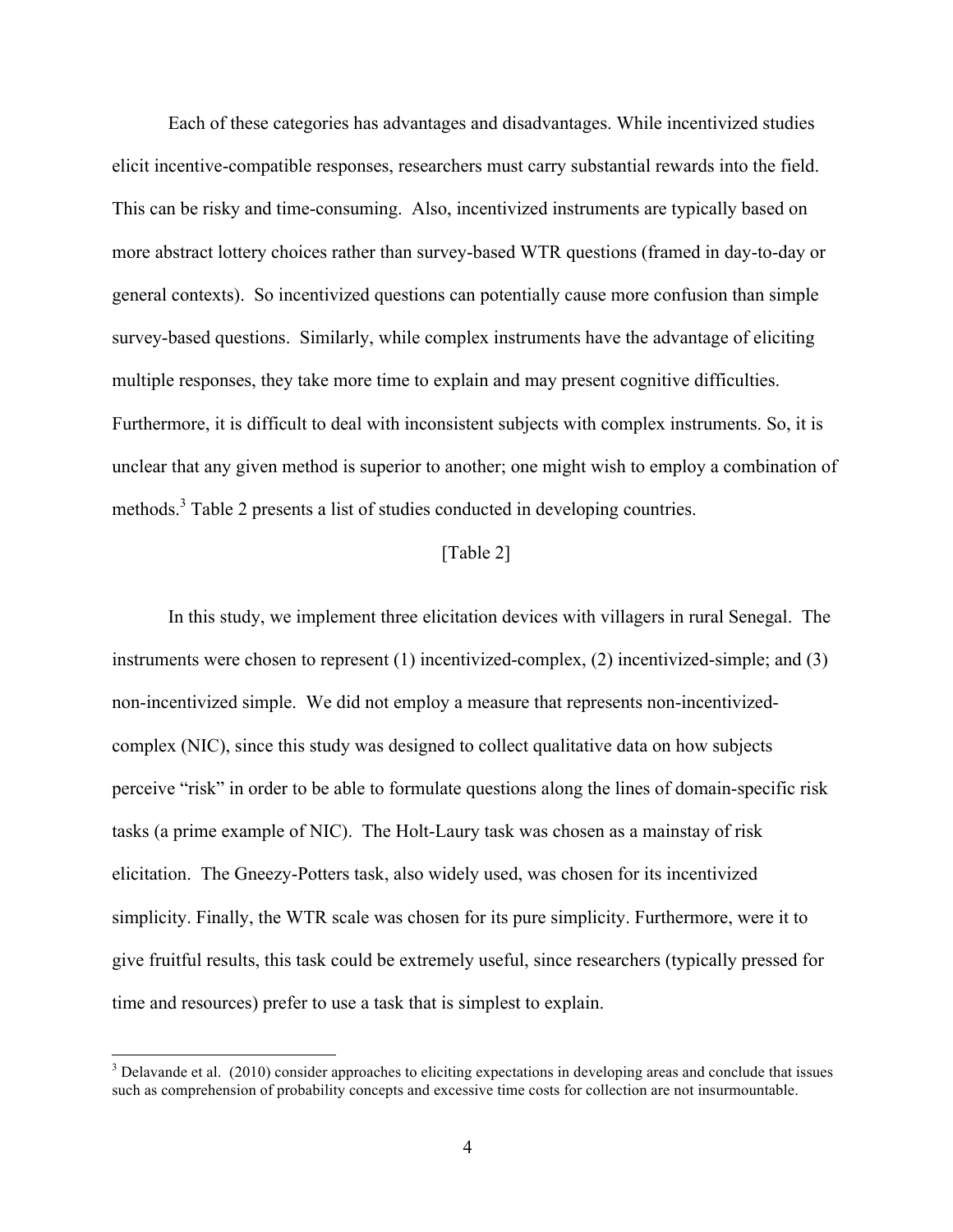#### **Holt-Laury**

Holt and Laury (2002) have participants make 10 choices of either option A or option B, one for each row. Table 3 shows the choices participants faced in the low-payoff treatment. They also conducted treatments in which the payoffs are 20, 50, or 90 times the ones shown, as well as one with hypothetical payoffs. Higher payoffs lead to fewer risky choices, while hypothetical payoffs lead to more risky choices.

### [Table 3 about here]

Option B dominates option A in the last row and one must have very strong risk-seeking preferences to choose option B in the first row. If a person chooses option A in the first row, there should be exactly one switch point. If we observe switching back and forth, this would seem to indicate either a lack of comprehension or unmotivated responses.

Most Western studies have inconsistency rates between 10 and 15 percent. But there is gloomier evidence in settings more similar to ours. Lammers, Lau and Verbon (2006) find inconsistency rates of 66.5% in South Africa; Galarza (2009) finds a rate of 52% in Peru, while Doerr et al. (2011) find a rate of 39 percent in Ethiopia. Jacobson and Petrie (2009) and Engle-Warnick et al. (2011) use an instrument that is different from Holt-Laury (but can also be used to assess inconsistencies) and find a rate of 52 percent in Rwanda and Peru respectively.<sup>4</sup> See Table A1 in the online Appendix for more detail.

#### **Gneezy-Potters**

 Gneezy and Potters (1997) use a simple investment task, which is modified in Charness and Gneezy (2010). Each person is endowed with 100 units. Any or all could be invested in a

<sup>&</sup>lt;sup>4</sup> However, exceptions include de Brauw and Eozonou (2011), who find an inconsistency rate of 14 percent in Mozambique, and Ihli et al. (2013), who implement a modified HL mechanism and find an inconsistency rate of 6%.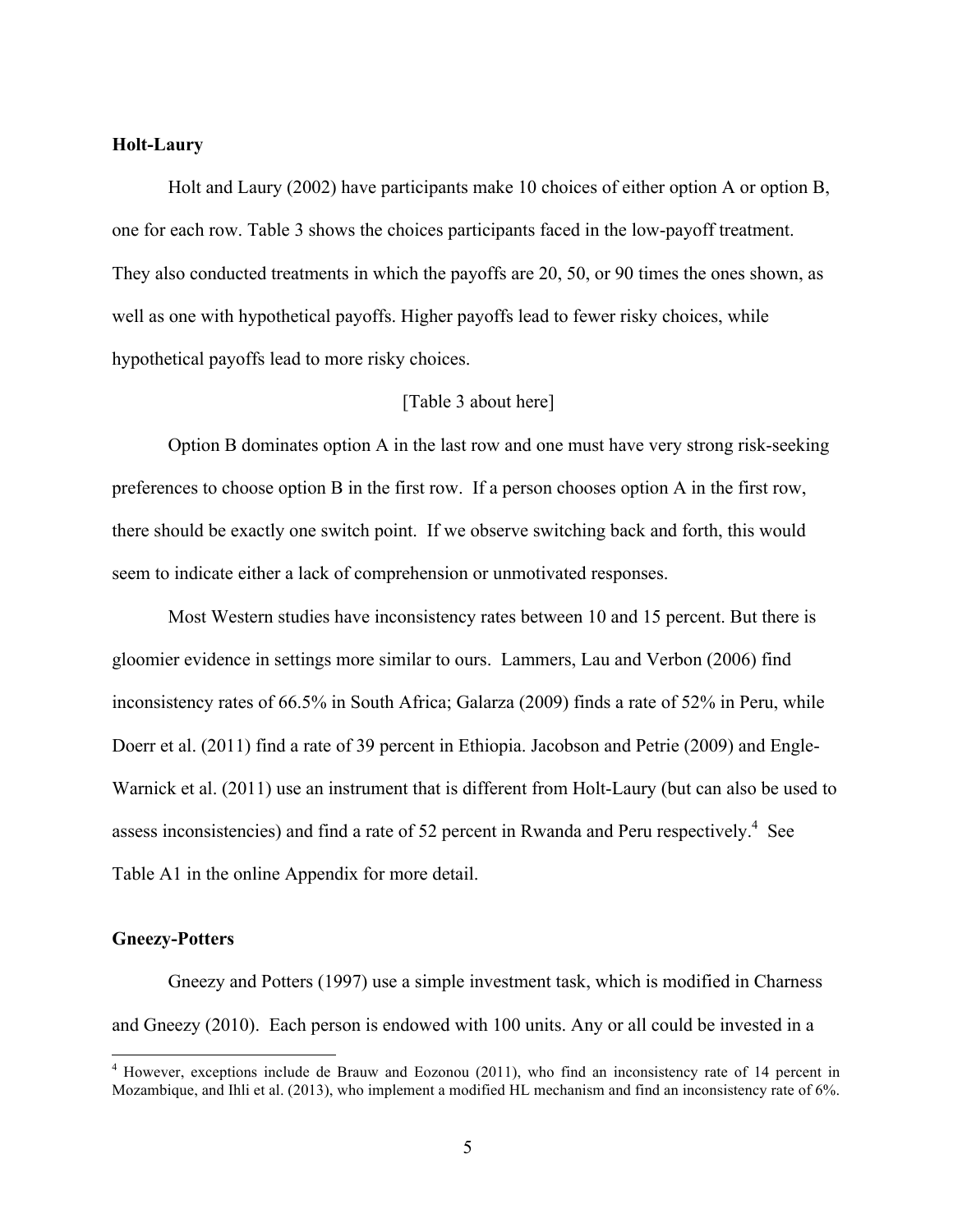risky asset with a 50 percent chance of success, and a payoff of 2.5 times the investment if successful; whatever is not invested is kept. This mechanism typically gives a full range of values and seems rather easy to understand.<sup>5</sup> A summary of the results of other studies using this approach is provided in Table A2 in the online Appendix. There is considerable variation in the investment rate, with developing-world villagers more risk-averse than people in Western societies. The overall investment levels range from 44.67 to 70.86 among student populations and from 23.08 to 50.03 among villagers. Females are more risk averse than males in 11 of these 12 studies around the world, with no difference in the other.

## **Non-Incentivized Survey (WTR scale)**

 Dohmen et al. (2011) utilize a question from the German Socio-Economic Panel, which asks respondents to give an assessment of their general willingness to take risks on a 0-10 scale. This approach differs from the others in at least two important ways: (1) there are no financial incentives provided, and (2) this question is not specific to financial risk-taking. As there are many forms of risk-taking (e.g., physical, financial, and emotional), this question may pick up traits orthogonal to the issue of concern; however, they do find that this measure matches up well with the results from five additional questions on risk-taking in different specific contexts and an experimental validation. Still, a large amount of research in psychology suggests serious differences in risk attitudes across domains.<sup>6</sup> Their Figure 1 shows a good spread of risk attitudes, with a strong peak at five (the average value in the range).

To our knowledge, only a few studies employ multiple risk-elicitation methods using the

<u> 1989 - Johann Stein, fransk politik (d. 1989)</u>

 $<sup>5</sup>$  A drawback is that this device cannot distinguish between risk-neutral and risk-seeking behavior; the latter</sup> comprises about 10% of the population (Holt and Laury, 2002)

 $<sup>6</sup>$  See the discussion in Charness, Gneezy, and Imas (2013).</sup>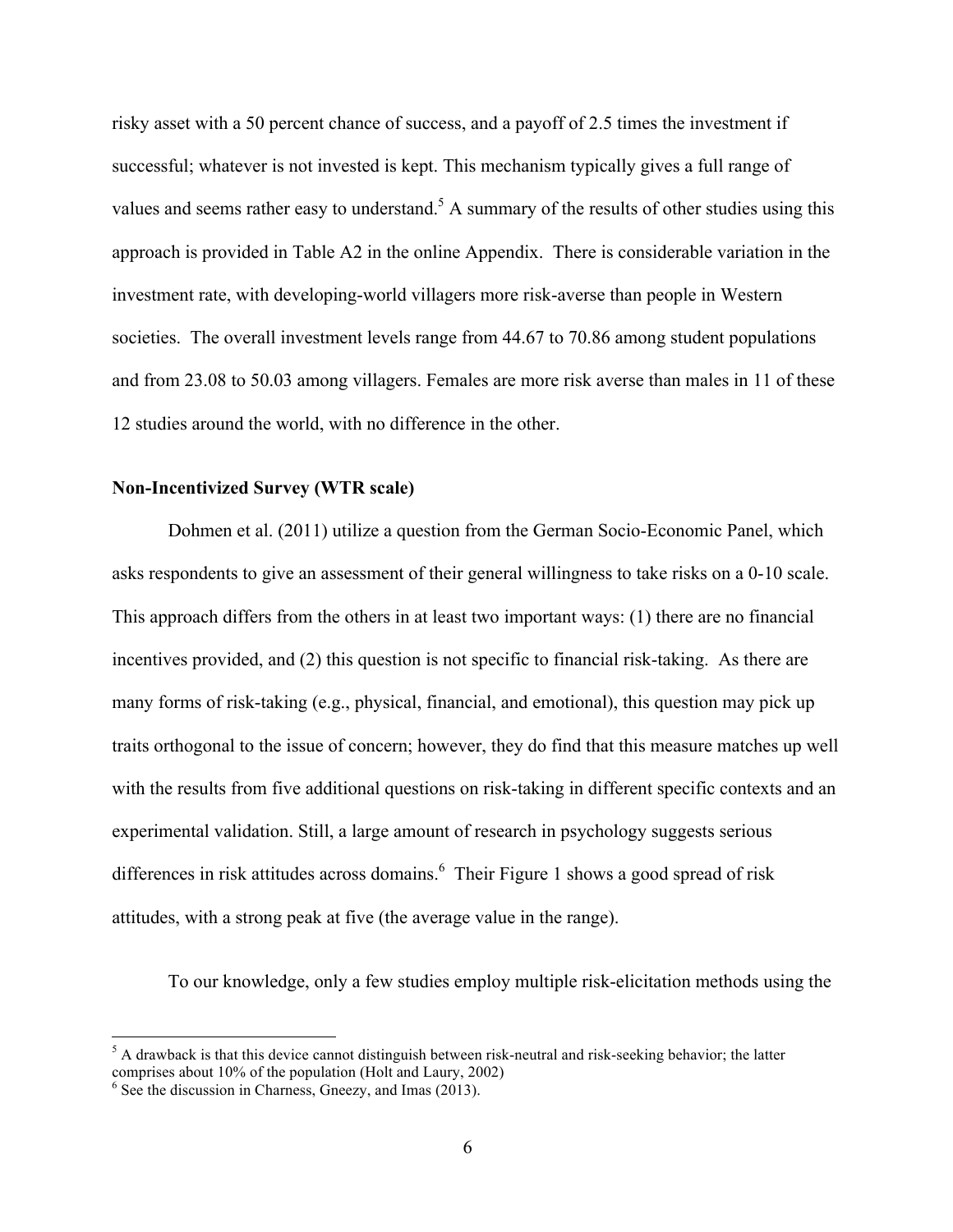same sample in a developing country context.<sup>7</sup> Ihli et al. (2013) compare two different lottery designs, one with fixed payoffs and changing probabilities and the other with fixed probabilities and changing payoffs, among a sample of farmers in Uganda. While both methods reveal high proportions of farmers who are classified as risk averse, the two elicitation methods yield significantly different results. Second, Castillo et al. (2014), using a sample of rural households in Peru, compare two multiple-price-list lotteries that differ on whether they included only positive or both positive and negative payoffs and whether payoffs or probabilities were changed. They find that average behavior is close to risk neutral and the reaction to losses is uniform and very negative. Third, Nielsen and Zeller (2014) compare one MPL method to six hypothetical methods for a sample of villagers in Vietnam. Except for one assessment method, they find that risk preferences are not stable and that the influence of adverse real-life events on changes in risk preferences varies with the elicitation method.

#### **3. NEW EXPERIMENTAL EVIDENCE**

#### **Implementation**

Our experiments were conducted in rural Senegal (in the regions of Thies and Diourbel) in December 2010. Since the experiments were conducted as part of a larger project on linking farmers to markets, we had access to a sample of farmer groups that are part of the federation of non-governmental organizations of Senegal (FONGS), which represents such groups at the national level. The participants were recruited through village-level farmer groups. While these participants do not represent the entire developing world, they do have several characteristics in

<sup>&</sup>lt;sup>7</sup> Our study is related to that of Dave et al. (2010), who compare (with Canadian subjects) a relatively-complex elicitation method to a coarser-but-simpler elicitation method. They find: "The simpler task may be preferred for subjects who exhibit low numeracy ... For subjects with higher numerical skills, the greater predictive accuracy of the more complex task more than outweighs the larger noise."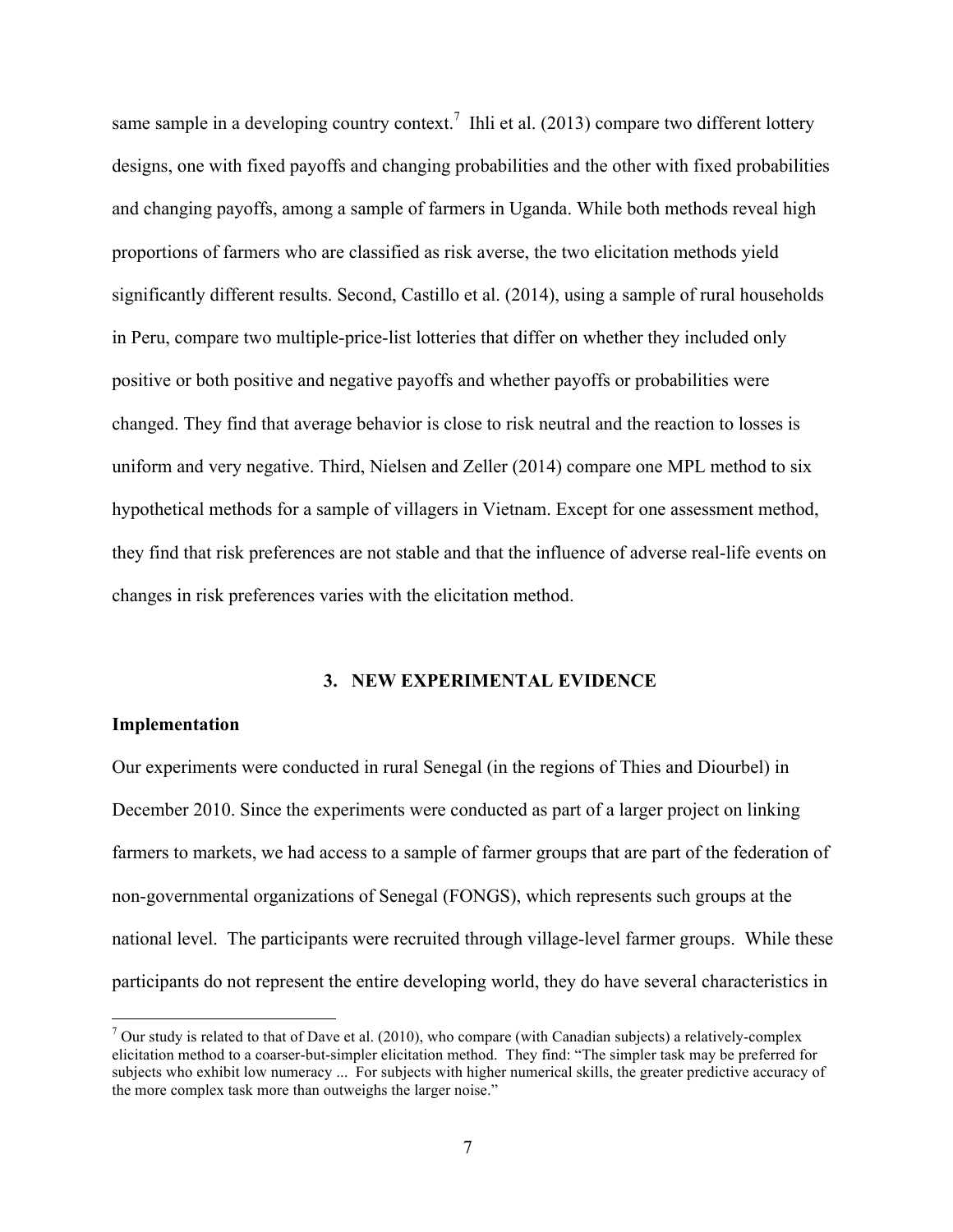common with other populations in similar settings. For example, our subjects have relatively low (high) education (poverty) levels and depend substantially on agriculture-related activities for their survival. Furthermore, subjects are often recruited through NGOs or microfinance organizations.

We conducted four sessions in two days in December, around the agricultural commercialization season. While farmers tend to be richer during this period, our main comparisons are across instruments. We are unaware of major events that may have shaped risk attitudes around this period (see Callen et al. 2014 and Cameron and Shah, forthcoming).

**Timeline:** On one day, two sessions—one Holt-Laury and one Gneezy-Potters—were held in a village in Diourbel. Each session was conducted with members of distinct farmer groups (between subjects). On the next day, two identical (between-subject) sessions were held in a village in Thies. In all sessions, we elicited the WTR question as part of a pre-survey, with the option to revise the response after the other task was completed. A typical session lasted between 2.5 and 3.0 hours. $8\text{ }$  The average payoffs were about twice the average daily wage for a comparable sample of households. There were 45 participants in the HL sessions and 46 participants in the GP sessions. Since all responded to the WTR question, these data comprised 91 observations.

We provide very detailed information about the implementation process in the Appendix, which may be a useful reference for researchers. Three main aspects of our experiment protocol are noteworthy. (1) The experiments were conducted by a main experimenter in English and

 $8$  Given the length of time of these sessions, one might be concerned that data were contaminated by discussions between people. But this was not the case; in fact, there was little or no free time during a session. A substantial amount of time was involved in making sure that people understood at the individual level. Additional time was required for the pre- and post-surveys, seating, introduction, and payment. Finally, subjects were separated by dividers.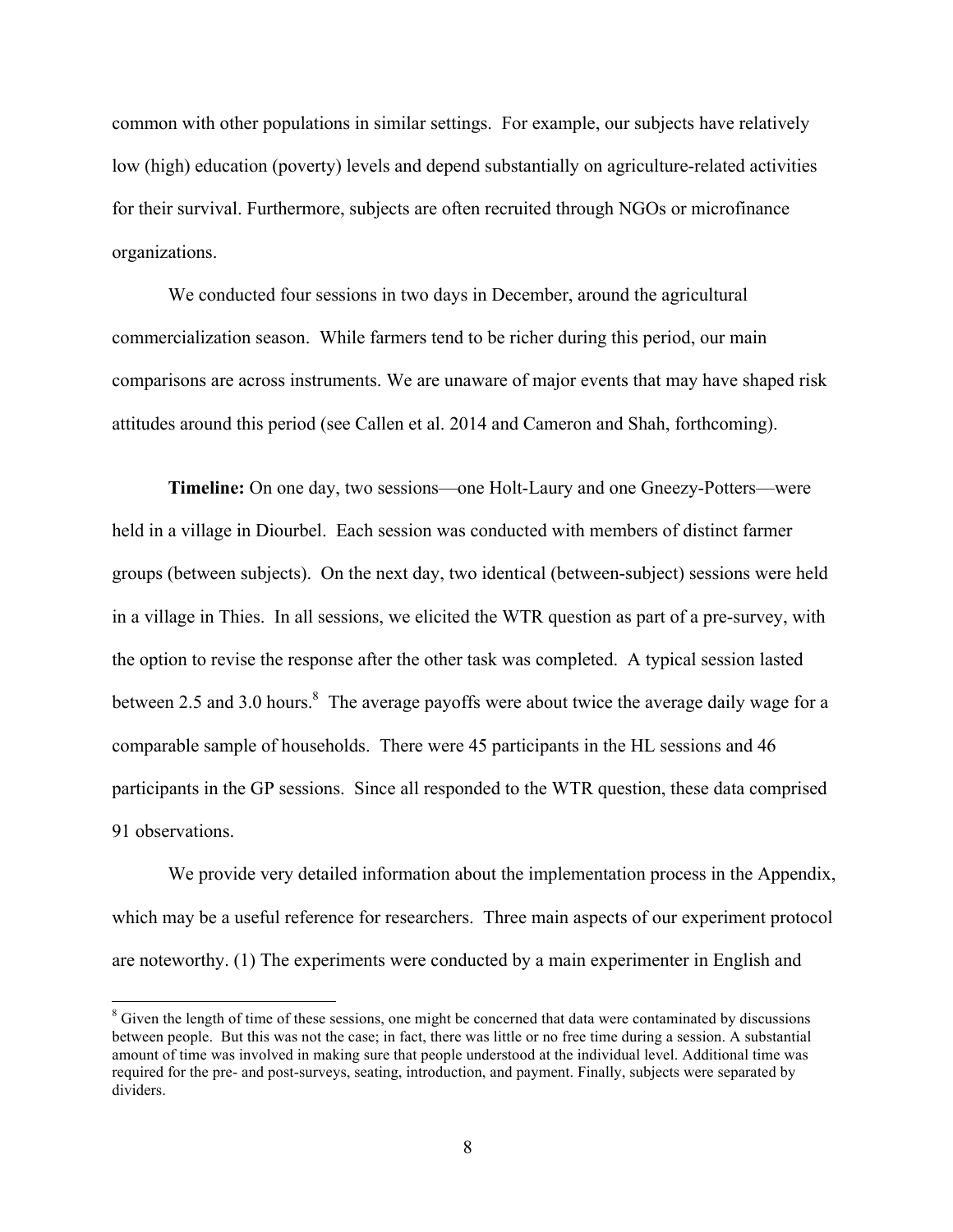translated on the spot and line by line into Wolof (the main national language). $9$  (2) We framed the HL and GP experiments in terms of "seeds" and "yields", since most subjects in rural areas can relate to concepts of risk in agricultural terms.<sup>10</sup> (3) For the WTR question, we described risk as a situation that could sometimes lead to a good event (high payoff/gain) or a bad event (low payoff/loss). Specifically, we asked: "On a scale of 0-10, with 0 being the least willing and 10 being the most willing, how willing are you to take risks." However, we note that "risk" is not a well-defined term in Wolof (so that we described outcomes), and so translations are inevitably imperfect. This points to a potential difficulty in using non-choice mechanisms in the developing world. Note that in all cases, we also asked subjects to report what risk means to them in their everyday environment, in terms of output risk, crop risk, price risk, and credit risk.

In our version of HL, a non-risky seed gave a payoff of FCFA 1,000 (800) in rainy (dry) weather, while a risky seed gave a payoff of FCFA 2,000 (100) in rainy (dry) weather. The probabilities were systematically varied and described as years of good and bad weather. While this framing arguably may have altered subjects' responses, it was adopted to maximize their understanding of probabilities and relate this concept to an issue with which they are familiar in the day-to-day environment.<sup>11</sup> A screenshot is shown in Figure A1 in the online appendix.

In our adapted GP task, non-risky seeds pay FCFA 100 per kilo regardless of the weather. Risky seeds paid FCFA 300 per kilo if the weather was good (rainy) and nothing if the weather was bad (dry). So, one receives 1,000 units if one purchases only non-risky seeds and corresponding amounts for purchases of other numbers of risky seeds in the event of either rainy

<sup>&</sup>lt;sup>9</sup> For further discussion on the potential merits of this approach vis-à-vis other approaches, see Viceisza (2012).<br><sup>10</sup> It is not uncommon to partially frame field experiments of this type, in the hopes of achieving a h comprehension. Some examples are: Galarza (2009), Hill and Viceisza (2012), Ihli et al. (2013), and Nielsen and Zeller (2014). However, there is always the concern that framing can introduce confounds.

 $11$  Participants typically recognized a picture as being either dry/bad or full/wet/good. During the instructions, time was spent explaining that much rain was a good thing and little rain was not. See the instructions in the Appendix.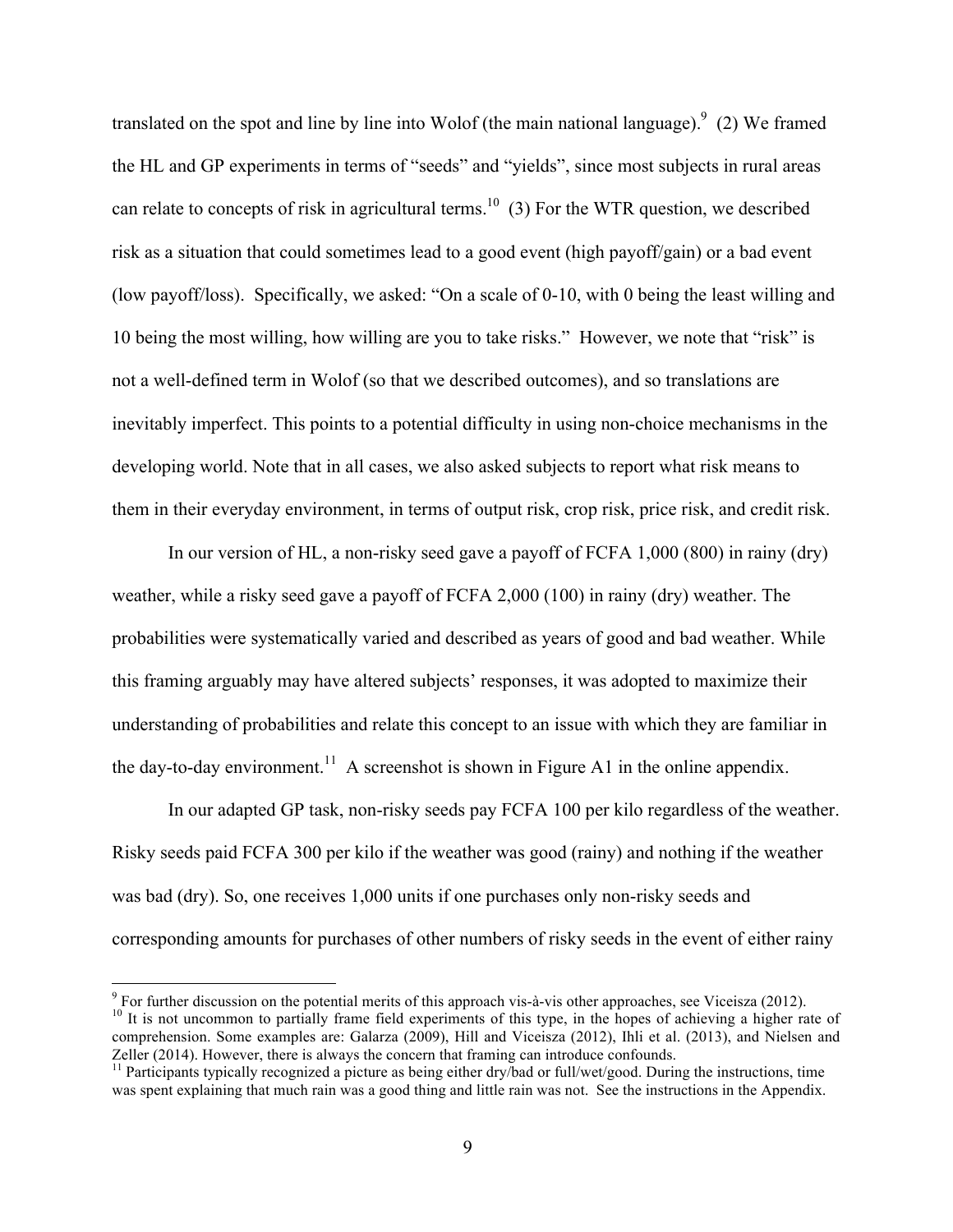or dry weather (each 50 percent likely). We framed the decision in terms of how many "risky seeds" one wished to purchase. A screenshot is shown in Figure A2 in the online Appendix.

#### **Holt-Laury: New Evidence**

Figure 1 shows our data and also includes the original Holt-Laury 20x real-payoff data (all high-

stake patterns are similar) for comparison. The horizontal axis displays the decision (1 through

10) and the vertical axis displays the probability of option A being chosen (across all

respondents). The median number of safe choices is 5.0.

[Figure 1 here]

The Senegal curve shows relative insensitivity to changes in probability (and is not even

monotonic). Furthermore, even in the last decision (where option B pays more with *certainty*),

40 percent still choose option A. To analyze choice inconsistency, we classify people into four

types:

- 1. Respondents who first chose option A and switched once to option B. We see these subjects as truly understanding and consider them consistent.
- 2. Respondents who always chose option B. While these subjects are consistent, in principle we cannot rule out the possibility that they misunderstood.
- 3. Respondents who always chose option A. While these subjects are consistent, we suspect they did not understand, since one should always prefer option B in decision 10. So, we classify them as "inconsistent" in subsequent analysis.
- 4. Respondents who switch at least twice.

Under this classification scheme, 24.4 percent of participants appear to have possibly

understood the task (type 1 or type 2), while another 24.4 participants always chose A (type 3).

Finally, 51.1 percent of the participants switched columns at least twice. There is also a

reasonable inference that people of type 2 (11.1 percent) did not really understand the task, since

only extreme risk-seekers should choose option B in the first row. Since it is unclear that type 2

individuals really understood the task and only 11.1 percent were type 1, somewhere between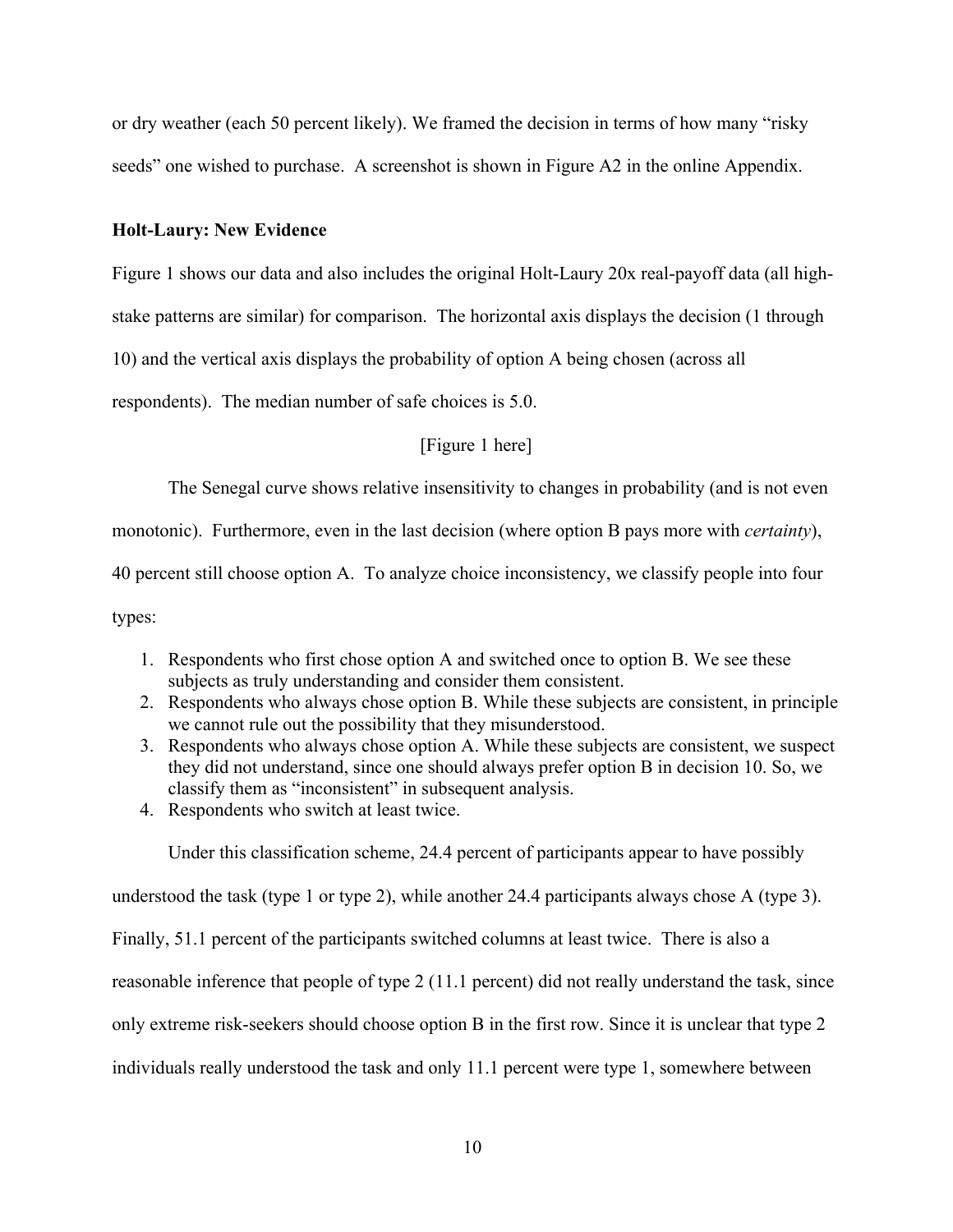11.1 and 48.9 percent of participants understood the task. In line with the Filippin and Crosetto (2014) meta-study of HL results, men make only insignificantly fewer safe choices ( $p = 0.394$ , one-tailed test). We find that women are less consistent in their choices ( $p = 0.030$ , two-tailed test). $^{12}$ 

Overall, our impression is that our formulation of the HL task was not well understood by the participants. While there may be better ways of presenting this task to people in this type of rural environment, it seems that using a relatively sophisticated mechanism is not effective here. Furthermore, this seems to be supported by some of the findings in Table 3.

#### **Gneezy-Potters: New Evidence**

Panel A of Figure 2 shows the distribution of risky *seeds* chosen in our Gneezy-Potters adaptation. The average number of risky seeds chosen in Senegal is 4.78 (of 10). On average male subjects chose 5.72 seeds, while female subjects chose 4.18 seeds, consistent with prior Gneezy-Potters results. However, we are reluctant to draw strong conclusions, as there may well be important differences across subject pools. There is a big spike at five risky seeds, as nearly one-third (15 of 46) purchased this number of seeds.

### [Figure 2 about here]

 While there are multiple differences across the populations, ruling out strong inferences, we nevertheless can make some comparisons to the data from two studies involving non-students (Charness and Villeval 2009 and Haigh and List 2005). There is no significant difference from our data for either study, although the proportion of the highest risk choices in Charness and

 $12$  Overall, in inconsistency in the HL task seems to be driven by people who choose the safe lottery more often and by women, even after controlling for cognitive measures such as education and the ability to calculate 15% of 2000.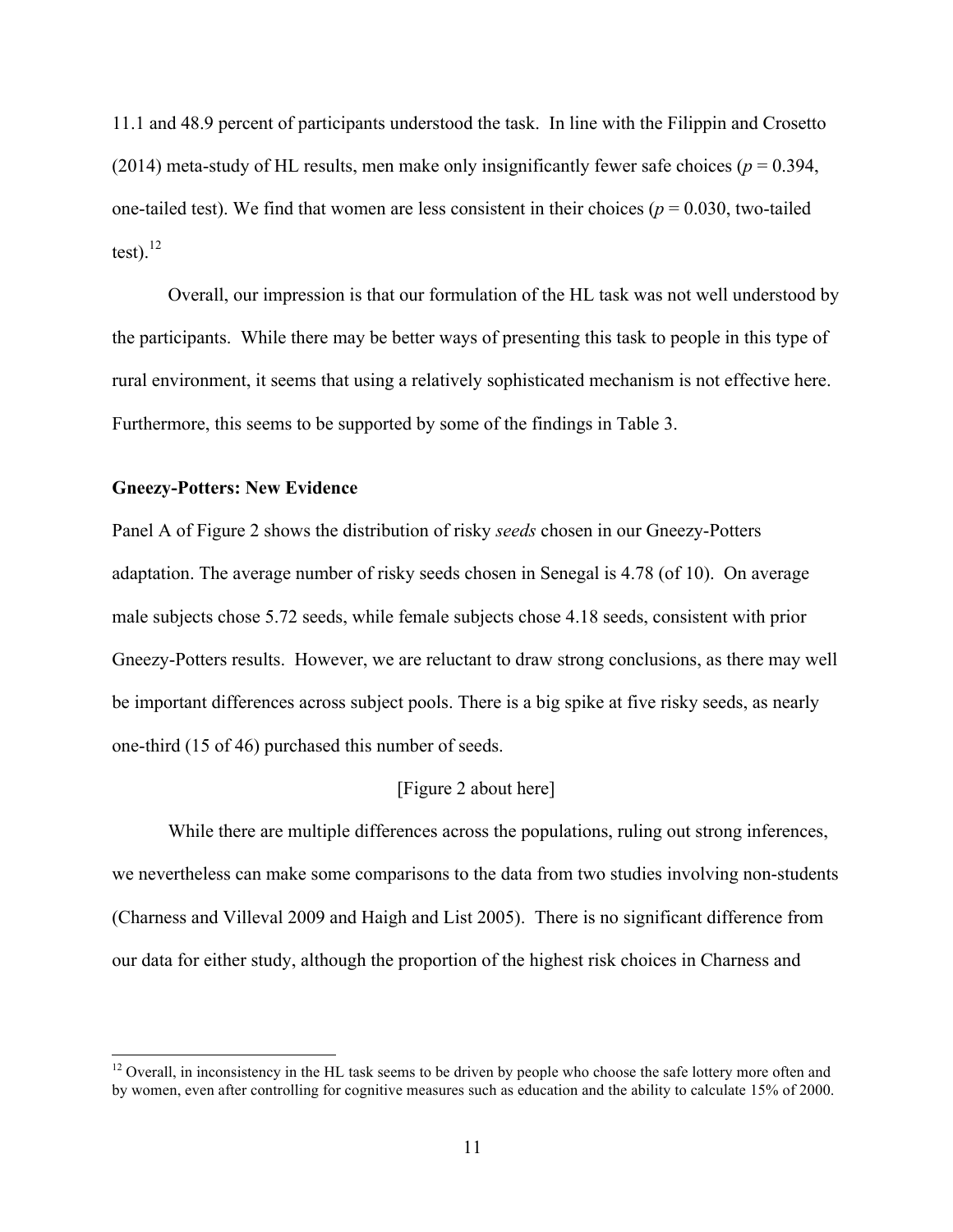Villeval (2009) is greater in Panel B.<sup>13</sup> The difference between male and female investment rates is significant ( $p = 0.034$ , one-tailed *t*-test).

### **Non-incentivized survey: New Evidence**

<u> 1989 - Johann Stein, fransk politik (d. 1989)</u>

Figure 3 shows the distribution of subjects' levels of willingness to take risk on a scale of 1 to  $10<sup>14</sup>$  Dohmen et al. (2011) argue that such a measure generates the best all-around predictor of risky behavior. There is a strong peak at 10 in our data (28.1 percent of the observations). This is dramatically different than the 1.0 percent in the Dohmen et al. data. In fact, women were 50 percent more likely to choose 10 than were men (32.7 percent versus 21.6 percent), although this difference is not statistically significant. Still, this pattern differs from findings in both psychology and economics that women are financially more risk averse (see Charness and Gneezy, 2012 and Croson and Gneezy, 2009) in settings around the world.<sup>15</sup> However, once again, the populations are very different, so one must be cautious about interpretations. Women are more willing to take risks than men in our WTR data (*p* = 0.070, two-tailed *t*-test).

[Figure 3 about here]

#### **4. DISCUSSION**

We complement existing evidence by testing three different risk-preference elicitation mechanisms in rural Senegal. Our primary interest is pragmatic: What should a researcher do to elicit risk preferences in a developing nation? If one is interested in policy implementation in

 $13$  To create Panel B, we placed the Charness and Villeval (2009) results into our bins (e.g., an investment of less than 10 of 100 tokens went to the left-most bin and an investment of over 90 tokens went to the right-most bin.<br><sup>14</sup> We report the first WTR responses. There is little difference between the first and second WTR measures, nine of 89 people (10 percent changed their report). This suggests that there is little in the way of order effects. Two subjects were undecided between two of the integers, so we drop them from the analysis.

<sup>&</sup>lt;sup>15</sup> However, Crosetto and Fillipin (2013) find that gender risk-preference differences appear only when the task is more likely to trigger loss aversion; Filippin and Crosetto (2014) find that these differences are smaller with the Holt-Laury task.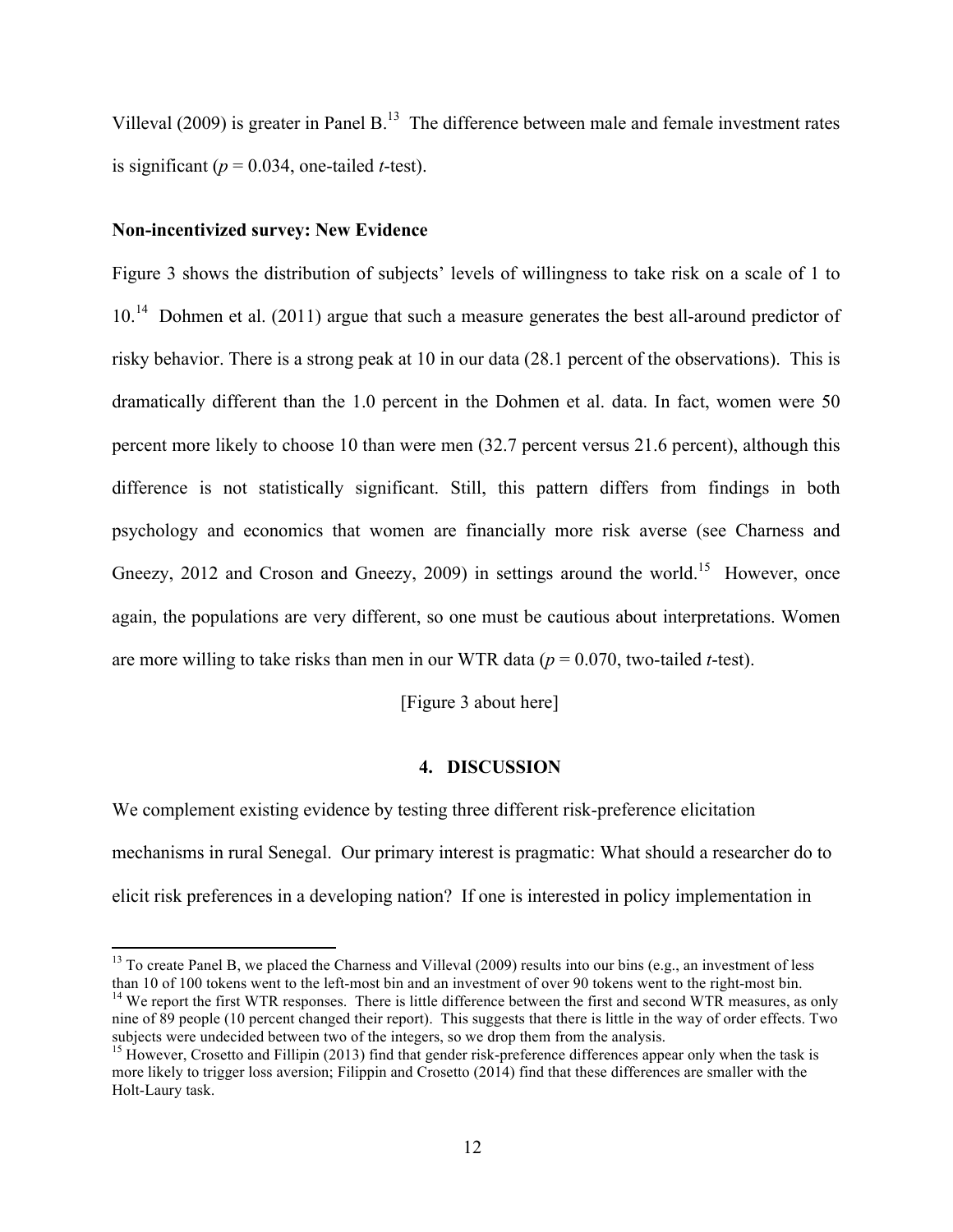developing nations and knowledge of risk preferences is useful, it is vital to implement a mechanism that induces meaningful responses.

 As we use three difference elicitation devices, we can examine whether there are significant correlations across WTR and the other risk measures. It turns out, that at least in the aggregate, there are none. Between HL and WTR, the correlation is  $0.06$  ( $p = 0.73$ ) and between GP and WTR, it is -0.09. However, this looks a bit different when we break this down by gender, although no correlations are significant, perhaps due to the limited number of observations (ranging from 18 to 28). For WTR and HL, we have a correlation of 0.34 ( $p =$ 0.16) for men and -0.24 ( $p = 0.25$ ) for women; for WTR and GP, we have a correlation of -0.30  $(p = 0.23)$  for men and 0.19  $(p = 0.33)$  for women.<sup>16</sup>

With the Holt-Laury mechanism, most respondents make inconsistent or dominated choices. Differing levels of comprehension may correlate with differences in preferences, making policy recommendations precarious. So comprehension is a serious issue, as there seems to be no good way to account for inconsistency without excluding a large portion of the data.<sup>17</sup> Thus, caution might be advisable concerning using a relatively sophisticated mechanism in a rural, developing-country environment.

Simply asking people about how prepared they are to take risks has low cost and easy implementation. However, here it delivers results that differ from most work on risk-preference elicitation, as there are far more choices of full risk tolerance for women in our data than in the German survey data. Indeed, a serious question is whether this is a meaningful result. In fact, it

<sup>&</sup>lt;sup>16</sup> We do not wish to take a stand regarding which measure is "better". Nevertheless, the regressions in Tables A3-A5 suggest that WTR is the best for prediction purposes. Bear in mind that in order to frame WTR properly, one needs to conduct a qualitative study/pilot in order to detect how people perceive "risk", which we did on a small scale. We did not vary framed versus unframed here, but from pilot work in Senegal (e.g., Aflagah, Bernard, and Viceisza, 2015), we know that this can matter.

 $17$  Hirschauer et al. (2014) demonstrate that including inconsistent subjects in a HL analysis "will bias the mean as well as the variance of the risk attitudes".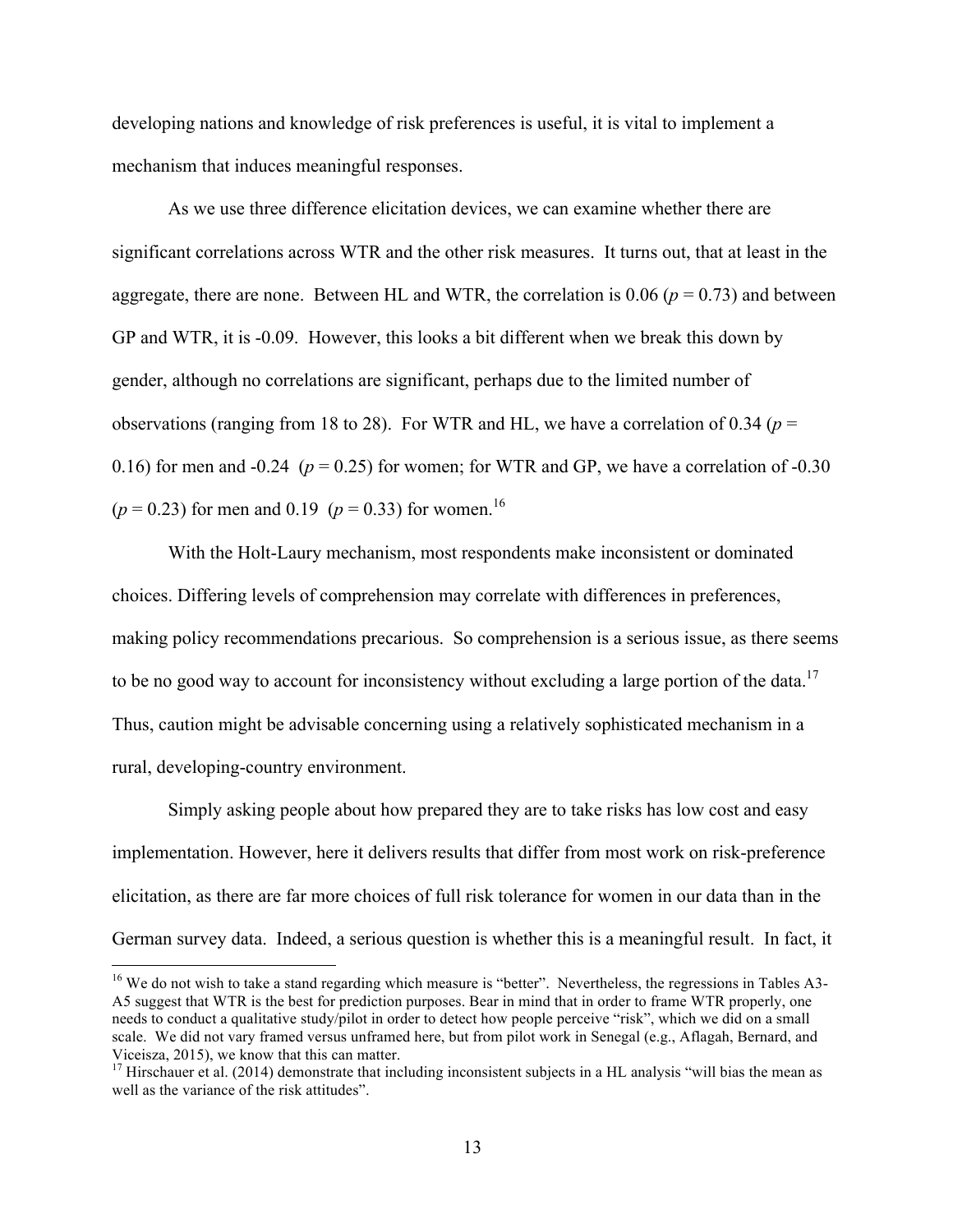is the women who handle the business end of matters in this environment and are more likely to engage in microfinance etc. and are thus more likely to take/face such risks. Tables A3-A5 in the online Appendix show that despite the degenerate distribution of WTR, when women report higher willingness to take risk, it correlates significantly with output risk in the expected direction. Although it correlates in the opposite direction for crop risk, but if the dependent variable captures past risk taking/facing experiences, this can easily be explained. In any case, this seems to be consistent with the real-life experience for women in this culture and may well have the most explanatory power in our data. Cultural influences may very well mediate differences in behavior across gender. For example, in Gneezy, Leonard, and List (2009), women choose the competitive environment far more frequently than men in a matrilineal society.

Finally, the adapted Gneezy-Potters task, involving equally likely alternatives and a fixed rate of return, led to results not dramatically different from those of previous work in developed and developing nations. However, it is impossible to detect confusion with this mechanism, and the choice pattern and the strong spike at 50 percent are consistent with arbitrary-choice behavior (although this 50-percent result does not hold when considering the choices of men and women separately). It could also be that choices are quite different with slight changes in the instructions, so that we see these results as indicative rather than conclusive.

Our study is an early attempt to gather data on the important methodological question of the effectiveness of different sorts of risk-elicitation mechanisms in developing nations. It is obvious that further research is needed. Nevertheless, our results provide some guidance to researchers in this area. Specifically, some possible rules-of-thumb when choosing riskelicitation instruments are: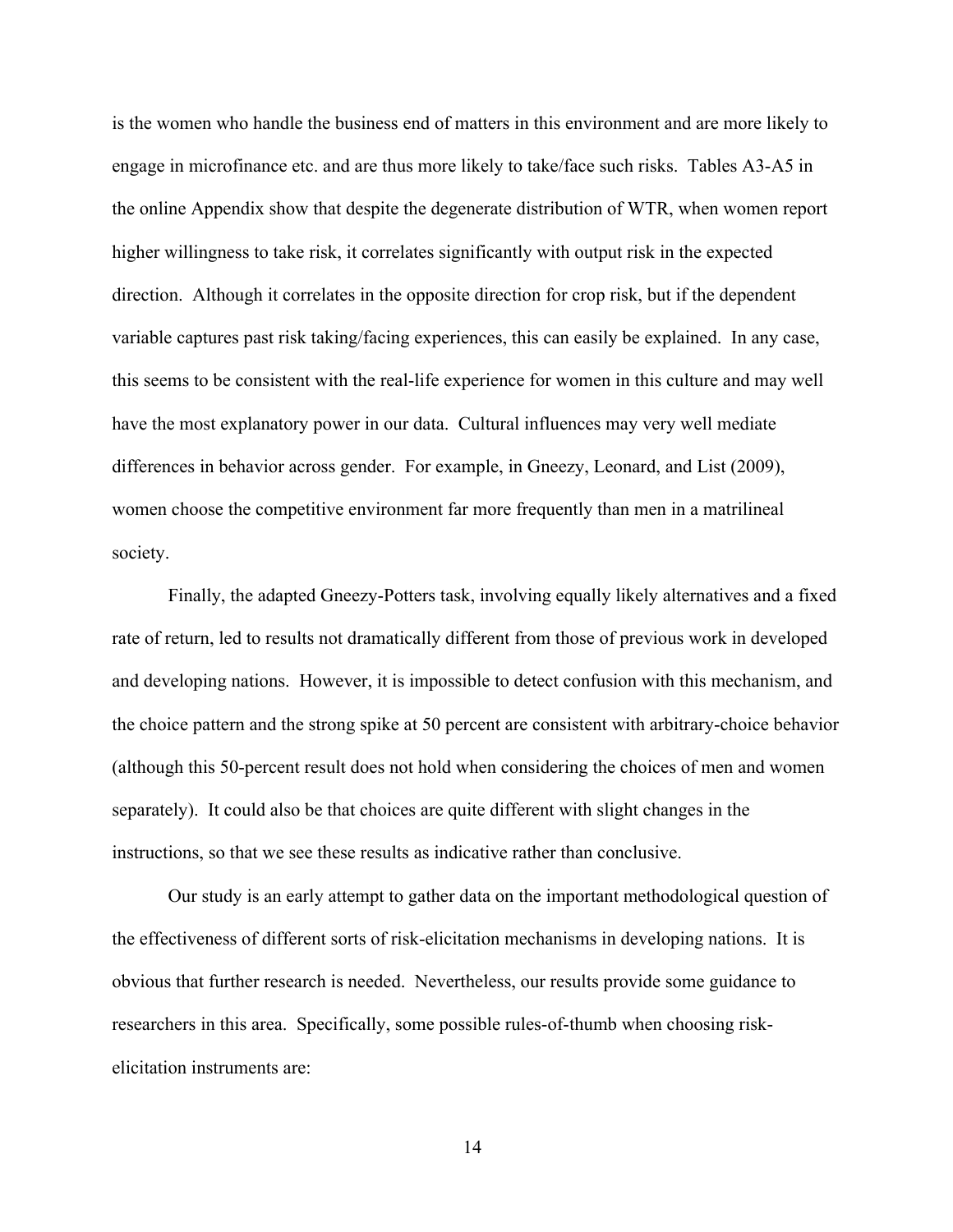- a. Conduct pilot studies.
- b. Employ multiple risk-elicitation instruments.
- c. When using complex instruments, consider the framing of one's instrument, particularly in relation to probabilities and visualization.
- d. Prior to designing one's instruments, conduct a careful qualitative study aimed at understanding how one's subjects perceive "risk" and what "risk-taking" means in the day-to-day context.

### **ACKNOWLEDGEMENTS**

We would like to acknowledge seminar participants at IFPRI and the 2012 Foundations and Applications of Utility, Risk and Decision Theory (FUR) Conference for their meaningful comments. We would also like to thank Peter Ouzounov for his assistance during the design and implementation of the experiments and Pierre Ngom, Assane Thioune, and Seydou Tandjigora for their assistance during the execution of the experiments. Angelino Viceisza gratefully acknowledges financial support from the German Federal Ministry for Economic Cooperation and Development through the funding initiative for International Agricultural Research Centers and from the IFPRI Mobile Experimental Economics Laboratory (IMEEL).

#### **REFERENCES**

- Aflagah, F., T. Bernard, and A. Viceisza (2015), "Communication and Coordination: Experimental Evidence from Farmer Groups in Senegal, Unpublished Manuscript.
- Ashraf, B. N. 2009. "Spousal Control and Intra-Household Decision Making: An Experimental Study in the Philippines." *The American Economic Review* 99(4): 1245–1277.
- Attanasio, O., A. Barr, J. Cárdenas, G. Genicot, and C. Meghir. 2011. "Risk Pooling, Risk Preferences, and Social Networks." UCL Working Paper, London UK.
- Barsky, R. B., F. T. Juster, M. S. Kimball, and M. D. Shapiro. 1997. "Preference Parameters and Behavioral Heterogeneity: An Experimental Approach in the Health and Retirement Study." *Quarterly Journal of Economics* 112 (May): 537-579.
- Bellemare, C., M. Krause, S. Kröger, and C. Zhang. 2005. "Myopic Loss Aversion: Information Feedback vs. Investment Flexibility." *Economics Letters* 87: 291–439.
- Binswanger, H. P. 1980. "Attitudes toward Risk, Experimental Measurement in Rural India." *American Journal of Agricultural Economics* 62(August): 395-407.
- Brick, K., M. Visser, and J. Burns. 2012. "Risk aversion: experimental evidence from South African fishing communities." *American Journal of Agricultural Economics* 94: 133– 152.
- Callen, M., M. Isaqzadeh, and C. Sprenger. 2014. "Violence and Risk Preferences: Artefactual and Experimental Evidence from Afghanistan" *American Economic Review* 104(1): 123- 148.
- Cameron, L., and M. Shah. "Risk-Taking Behavior in the Wake of Natural Disasters" *Journal of Human Resources (forthcoming)*.
- Castillo, M., and M. Carter. 2011. "Trustworthiness and Social Capital in South Africa: Analysis of Actual Living Standards Data and Artefactual Field Experiments." *Economic Development and Cultural Change* 59(4): 695–722.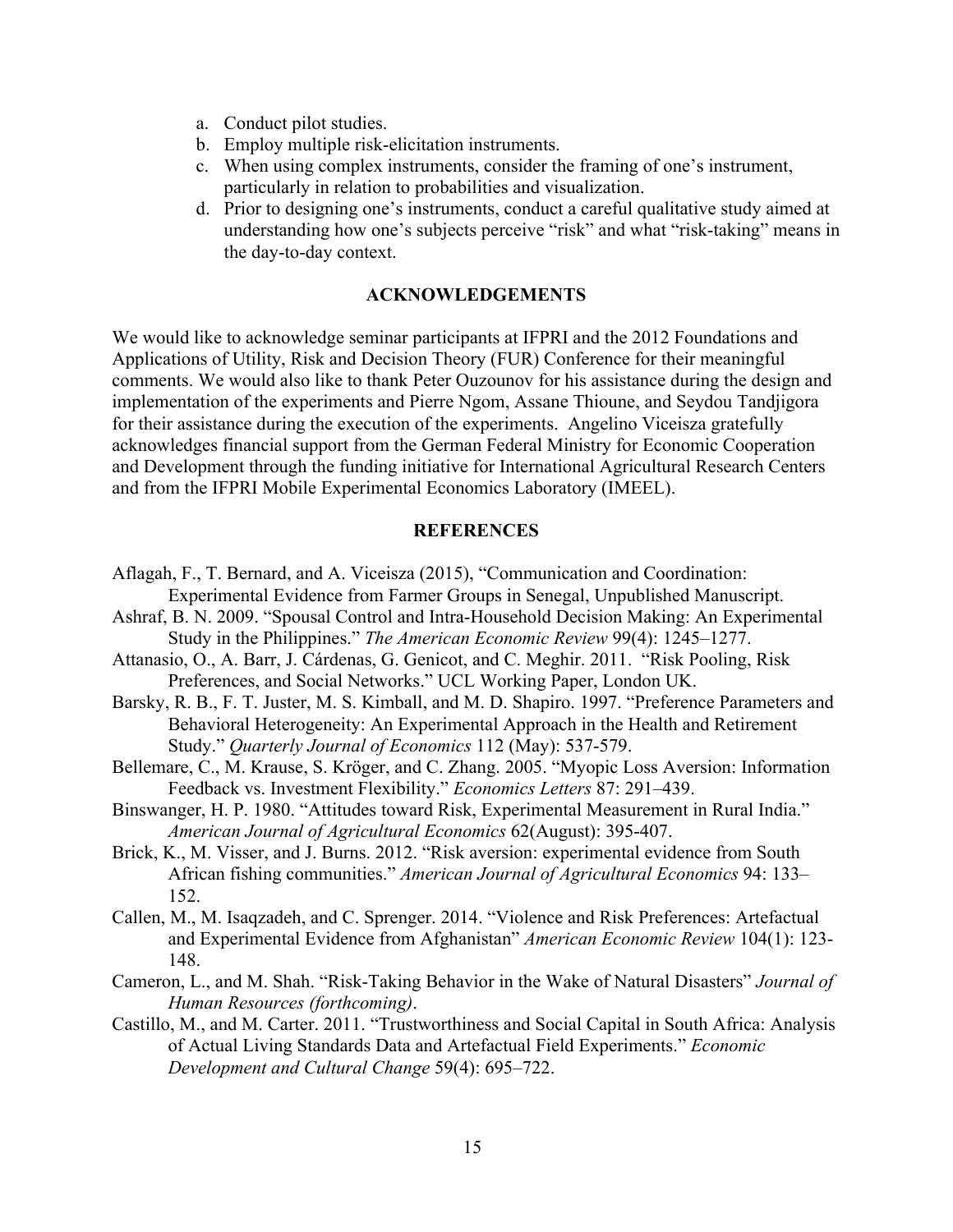- Castillo, M., C. R. Cotla, R. Petrie, and M. Torero. 2014. "Measuring the Preferences of the Poor: Evidence from a Large Randomized Test of Alternative Experimental Methods." Mimeo.
- Charness, G., and G. Genicot. 2009. "Informal Risk Sharing in an Infinite-Horizon Experiment." *Economic Journal* 119(537): 796–825.
- Charness, G., and U. Gneezy. 2010. "Portfolio Choice and Risk Attitudes: An Experiment." *Economic Inquiry* 48(1): 133–146.

\_\_\_\_\_\_\_\_. 2012. "Strong Evidence for Gender Differences in Experimental Investment." *Journal of Economic Behavior and Organization* 83(1): 50-58*.* 

- Charness, G., U. Gneezy, and A. Imas. 2013. "Experimental Methods: Eliciting Risk Preferences." *Journal of Economic Behavior and Organization* 87(3): 43-51*.*
- Charness, G., and M. Villeval. 2009. "Cooperation, Competition, and Risk Attitudes: An Intergenerational Field and Laboratory Experiment." *The American Economic Review* 99(3): 956–978.
- Chuang, Y., and L. Schechter. 2015. "Stability of Experimental and Survey Measures of Risk, Time, and Social Preferences Over Multiple Years." *Journal of Development Economics (forthcoming)*.
- Cook, J., S. Chatterjee, D. Sur, and D. Whittington. 2013. "Measuring risk aversion among the urban poor in Kolkata, India." *Applied Economics Letters* 20(1), 1–9.
- Crosetto, P. and A. Filippin, 2013. "A Theoretical and Experimental Appraisal of Five Risk Elicitation Methods." Jena Economic Research Paper No. 2013-009.
- Dave, C., C. Eckel, C. Johnson, and C. Rojas. 2010. "Eliciting Risk Preferences: When is Simple Better?" *Journal of Risk and Uncertainty* 41(3): 219–243.
- De Brauw, A., and P. Eozonou. 2011. "Measuring Risk Attitudes among Mozambican Farmers." IFPRI Harvest Plus Working Paper 6, Washington DC.
- Delavande, A., X. Giné, and D. McKenzie. 2011. "Measuring subjective expectations in developing countries: A critical review and new evidence." *Journal of Development Economics* 94(2): 151-163.
- Doerr, U., T. Mahmoud, and U. Schmidt. 2011. "Overconfidence and Risk Management of Ethiopian Farmers." Working Paper.
- Dohmen, T., A. Falk, D. Huffman, U. Sunde, J. Schupp, and G. Wagner. 2011. "Individual Risk Attitudes: Measurement, Determinants, and Behavioral Consequences." *Journal of the European Economic Association* 9(3): 522–550.
- Dreber, A., and M. Hoffman. 2007. "2D:4D and Risk Aversion: Evidence that the Gender Gap in Preferences is Partly Biological." Stockholm School of Economics Working Paper, Stockholm.
- Eckel, C. C. and P. J. Grossman. 2002. "Sex differences and statistical stereotyping in attitudes toward financial risk." *Evolution and Human Behavior* 23: 281-295.
- Engle-Warnick, J., J. Escobal, and S. Laszlo. 2011. "Ambiguity Aversion and Portfolio Choice in Small-Scale Peruvian Farming." *The B.E. Journal of Economic Analysis & Policy*  $11(1): 68.$
- Fellner, G., and M. Sutter. 2009. "Causes, consequences, and cures of myopic loss aversion An experimental investigation." *Economic Journal* 119: 47-60.
- Filippin, A. and P. Crosetto. 2014. "A Reconsideration of Gender Differences in Risk Attitudes," Working Papers 2014-01, Grenoble Applied Economics Laboratory (GAEL).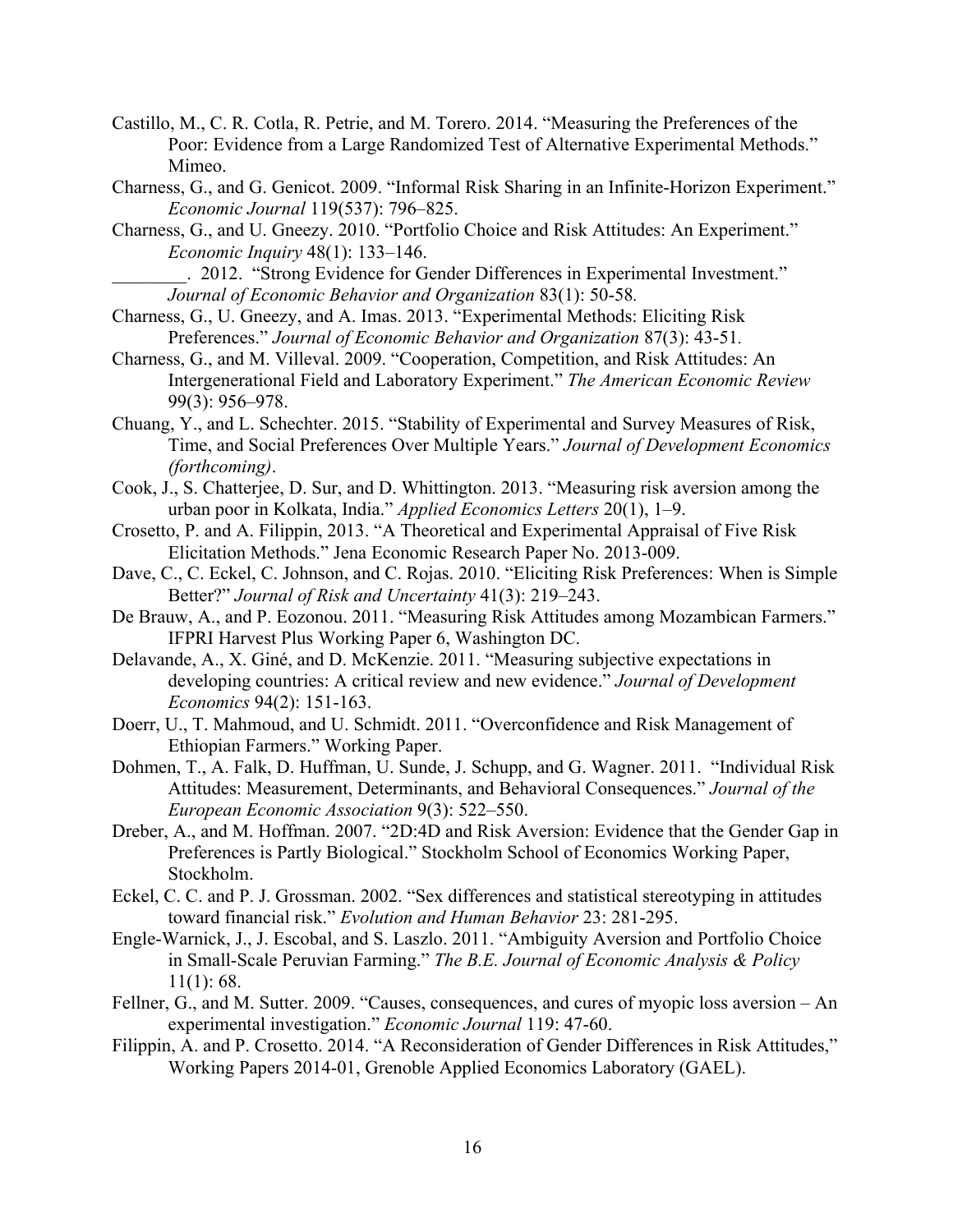- Galarza, F. 2009. "Choices under Risk in Rural Peru." Munich Personal RePec Archive Working Paper 17708, Munich.
- Giné, X., P. Jakiela, D. Karlan, and J. Morduch. 2010. "Microfinance Games." *American Economic Journal: Applied Economics* 2(3): 60–95.
- Gneezy, U., and J. Potters. 1997. "An Experiment on Risk Taking and Evaluation Periods." *Quarterly Journal of Economics* 112: 631–645.
- Gneezy, U., K. Leonard, and J. List. 2009. "Gender Differences in Competition: Evidence from a Matrilineal and a Patriarchal Society." *Econometrica* 77: 1637–1664.
- Gong, B., and C-L. Yang. Forthcoming. "Gender Differences in Risk Attitudes: Field Experiments on the Matrilineal Mosuo and the Patriarchal Yi." *Journal of Economic Behavior and Organization*.
- Haigh, M., and J. List. 2005. "Do Professional Traders Exhibit Myopic Loss Aversion? An Experimental Analysis." *Journal of Finance* 60(1): 523–534.
- Harrison, G., 2011. "Experimental Methods and the Welfare Evaluation of Policy Lotteries." *European Review of Agricultural Economics* 38(3): 335–360.
- Harrison, G., J. List, and C. Towe. 2007. "Naturally Occurring Preferences and Exogenous Laboratory Experiments: A Case Study of Risk Aversion." *Econometrica* 75: 433–458.
- Harrison, G., S. Humphrey, and A. Verschoor. 2010. "Choice under Uncertainty: Evidence from Ethiopia, India, and Uganda." *Economic Journal* 120 (March): 80–104.
- Heinemann, F., R. Nagel, and P. Ockenfels. 2009. "Measuring strategic uncertainty in coordination games." *Review of Economic Studies* 76(1): 181–221.
- Hill, R. V., and A. C. G. Viceisza. 2012. "A field experiment on the impact of weather shocks and insurance on risky investment." *Experimental Economics* 15(2): 341-371.
- Hill, R., E. Maruyama, and A. Viceisza. 2012. "Breaking the Norm: An Empirical Investigation into the Unraveling of Good Behavior." *Journal of Development Economics* 99(1): 150- 162.
- Ihli, H., B. Chiputwa, G-F. Bauermeister, and O. Musshoff. 2013. "Measuring risk attitudes of smallholder farmers in Uganda: How consistent are results of different methods?" The Second International Agricultural Risk, Finance, and Insurance Conference Paper.
- Hirschauer, N., S. Maart, and O. Musshoff. 2012. "Eliciting risk attitudes: How to avoid mean and variance bias in Holt-and-Laury lotteries." *Applied Economics Letters* 21(1): 35-38.
- Holt, C., and S. Laury. 2002. "Risk Aversion and Incentive Effects." *The American Economic Review* 92 (5): 1644–1655.
- Jacobson, S., and R. Petrie. 2009. "Learning from Mistakes: What do Inconsistent Choices over Risk Tell Us?" *Journal of Risk and Uncertainty* 38(2): 143–158.
- Kimball, M.S., C. Sahm, and M. D. Shapiro. 2008. "Imputing Risk Tolerance from Survey Responses." *Journal of the American Statistical Association* 103(September): 1028-1038.
- Kimball, M.S., C. Sahm, and M. D. Shapiro. 2009. "Risk Preferences in the PSID: Individual Imputations and Family Covariation." *American Economic Review Papers and Proceedings* 99(May): 363-368.
- Lammers, J., M. Lau, and H. Verbon. 2006. "Perceived HIV- contamination risk, risk aversion and time preferences (A Laboratory Experiment in South Africa)." Conference paper.
- Langer, T., and M. Weber. 2004. "Does Binding or Feedback Influence Myopic Loss Aversion? An Experimental Analysis." University of Muenster Working Paper, Muenster.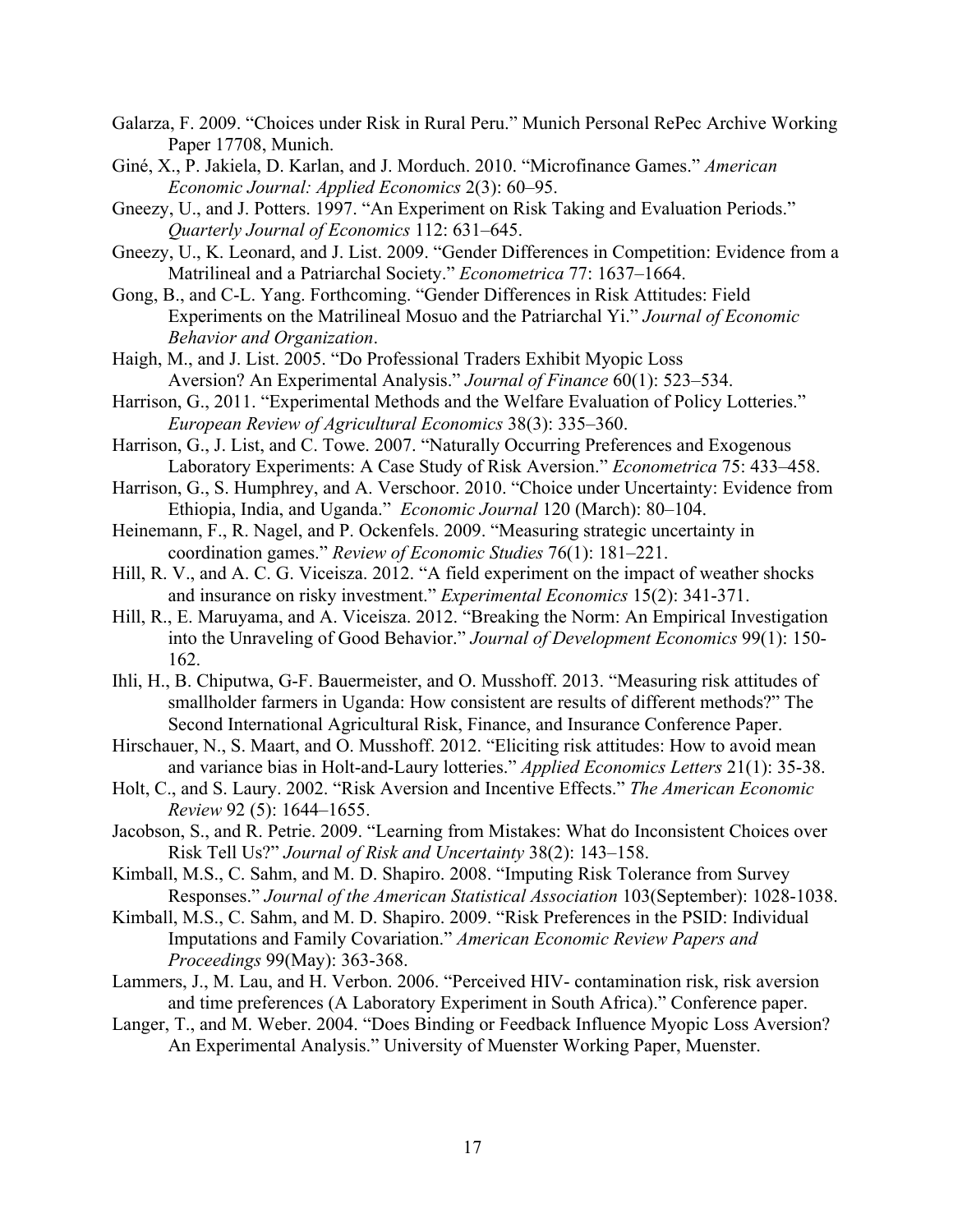- Lejuez, C.W., J. P. Read, C. W. Kahler, J. B. Richards, S. E. Ramsey, G. L. Stuart, D. R. Strong, et al. 2002. "Evaluation of a behavioral measure of risk taking: the Balloon Analogue Risk Task (BART)." *Journal of Experimental Psychology: Applied* 8(2): 75–84.
- Meier, S., and C. Sprenger. 2010. "Present-Biased Preferences and Credit Card Borrowing." *American Economic Journal: Applied Economics* 2(1): 193–210.
- Nielsen, T., and M. Zeller. 2014. "The Impact of Shocks on Risk Preference Changes between Seasons for Smallholder Farmers in Vietnam." Working Paper.
- Stockman, C. 2006. "Differences and Similarities in Health Risk Preferences across Two Subject Cohorts." California University of Pennsylvania Working Paper, California, PA.
- Tanaka, T., C. Camerer, and Q. Nguyen. 2010. "Risk and Time Preferences: Linking Experimental and Household Survey Data from Vietnam." *American Economic Review* 100(1): 557–571.
- Treibich, C. 2015. Are Survey Risk Aversion Measurements Adequate in a Low Income Context? Working Paper.
- Viceisza, A. 2012. "Treating the field as a lab: A basic guide to conducting economics experiments for policymaking." *Food Security in Practice Series Technical Guide*. Washington, DC: International Food Policy Research Institute.
- Viceisza, A. 2015. "Creating a Lab in the Field: Economics Experiments for Policymaking." *Journal of Economic Surveys (forthcoming)*.
- Weber, E.U., A. R. Blais, N. E. Betz. 2002. "A domain-specific risk-attitude scale: measuring risk perceptions and risk behaviors." *Journal of Behavioral Decision Making* 15(4): 263– 290.
- Wik, M., T. Kebede, O. Bergland, and S. Holden. 2004. "On the measurement of risk aversion from experimental data." *Applied Economics* 36: 2443–2451.
- Yesuf, M., and R. A. Bluffstone. 2009. "Poverty, risk aversion, and path dependence in low income countries: Experimental evidence from Ethiopia." *American Journal of Agricultural Economics* 91: 1022–1037.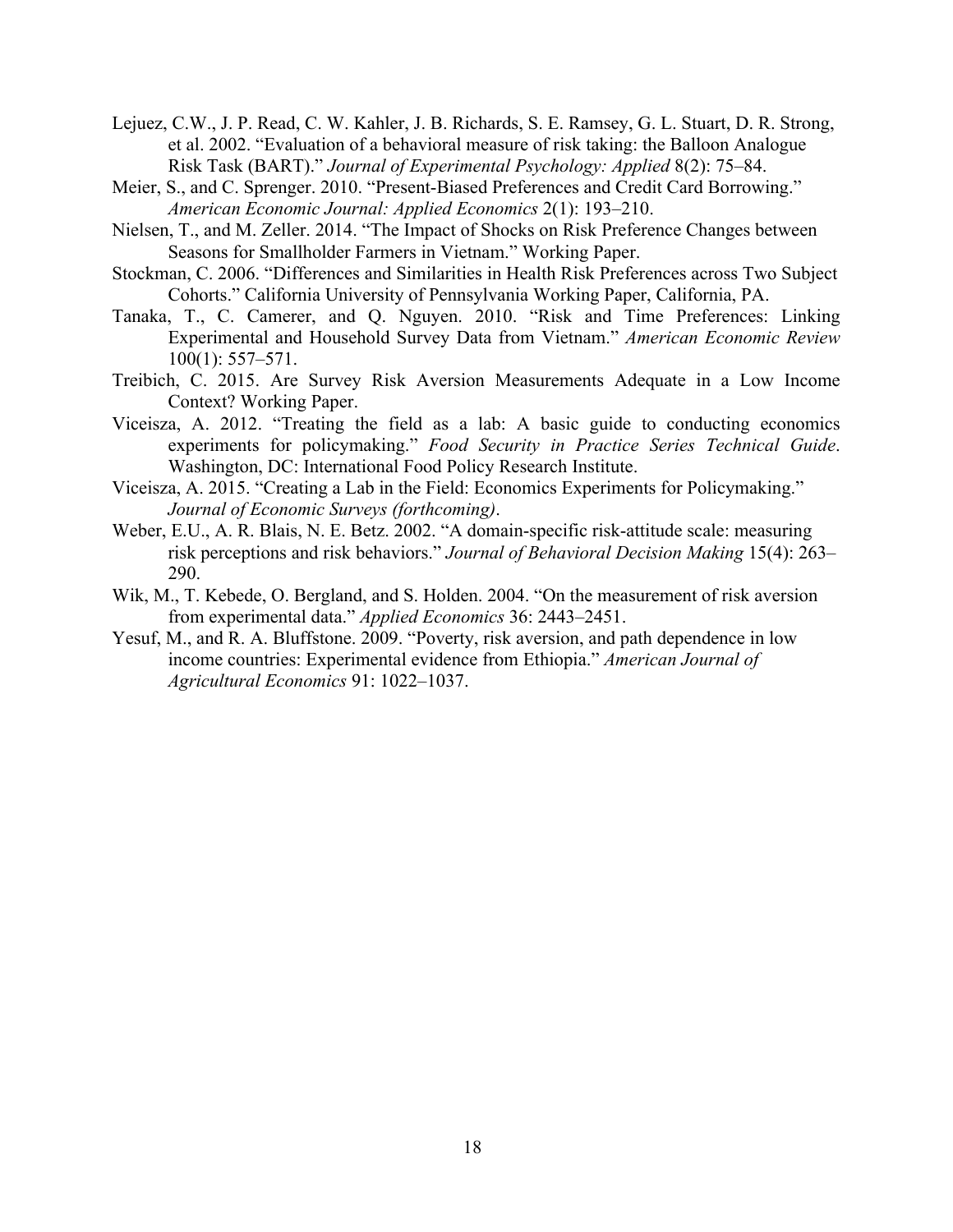## **APPENDIX: IMPLEMENTATION DETAILS**

## **Outline**

The typical session comprised:

- 1) Survey 1
- 2) An introduction of the experimenter, translator, assistant(s), IFPRI, and the project
- 3) Instructions on the game (more below)
- 4) The game (sessions 1 and 3 were HL and sessions 2 and 4 were GP)
- 5) An opportunity to revise certain responses to survey 1
- 6) The lottery
	- a. For HL, this comprised three draws:
		- i. The first draw was to determine the row for which the subjects would get paid. In other words, this determined the distribution of the weather.
		- ii. The second draw was to determine whether those who chose indifference would be treated as "magasin/storage A" or "magasin/storage B".
		- iii. The third draw was to determine the weather, that is, whether it was good or bad.
	- b. For GP, this comprised one draw that determined the weather.
- 7) Survey 2 (demographic survey)
- 8) Payment

## **Layout**

- 1) The experiments were conducted in classrooms in the local schools. Boxes were used as dividers to give privacy.
- 2) The typical layout of the room was as follows:

|        | FRONT OF ROOM (experimenter, translator, and white board) |         |         |  |  |  |  |
|--------|-----------------------------------------------------------|---------|---------|--|--|--|--|
| Seat 1 | Seat 7                                                    | Seat 13 | Seat 19 |  |  |  |  |
| Seat 2 | Seat 8                                                    | Seat 14 | Seat 20 |  |  |  |  |
| Seat 3 | Seat 9                                                    | Seat 15 | Seat 21 |  |  |  |  |
| Seat 4 | Seat 10                                                   | Seat 16 | Seat 22 |  |  |  |  |
| Seat 5 | Seat 11                                                   | Seat 17 | Seat 23 |  |  |  |  |
| Seat 6 | Seat 12<br>Seat 24<br>Seat 18                             |         |         |  |  |  |  |
|        |                                                           |         |         |  |  |  |  |
|        | BACK OF ROOM (assistant experimenter/cashier)             |         |         |  |  |  |  |

## **Survey 1**

- 1) This survey was administered prior to anything else, that is, as soon as subjects walked into the laboratory.
- 2) The survey comprised the following questions:
	- a. On the following scale of 1 to 10, please indicate how willing you are to take risks.
	- b. In your day-to-day life, what do you consider to be a risky decision? Please describe using one or more examples.
	- c. How much is 15% of 2,000 FCFA? If you don't know, put an **X**.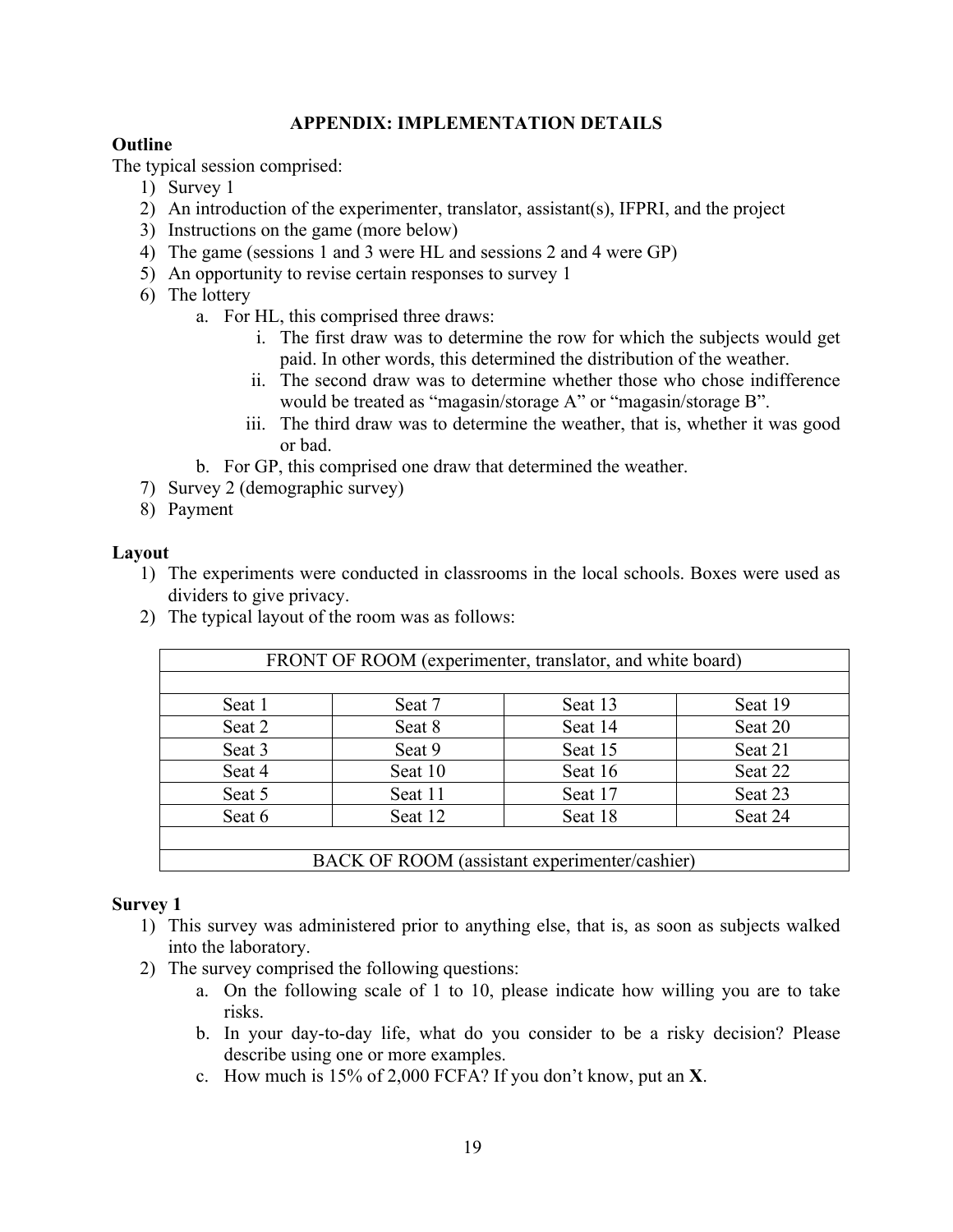## **Introduction**

- 1) The experimenter introduced himself, the translator and the two assistants. Typically, the main assistant experimenter was not introduced till the end.
- 2) The experimenter introduced IFPRI and the larger project, typically as follows:
	- a. IFPRI is an institute in the United States.
	- b. We are conducting a research project on farmer groups, their activities and so on.
	- c. We have been holding discussions with farmers across many parts of Senegal. In particular, we have talked to farmers in Diourbel/Thies, but we have not been here before.
	- d. For the upcoming task, we will pay you for the decisions that you make. We pay you for two purposes:
		- i. Because you came here today and are spending your time with us. This is time in which you could be doing something else, so we pay you for that reason.
		- ii. Also, we would like you to take this decision seriously, as you do any other decision in real life.

## **Instructions and Game**

- 1) Game 1 (HL)
	- a. The experimenter handed out the sheet of paper for the HL game.
	- b. The experimenter first asked subjects what they thought the pictures on the form represented.
		- i. This served as an icebreaker. It basically enabled subjects to start thinking about the material and the decisions they would be presented with during the session.
		- ii. In some cases the storage was seen as a school and the good weather was perceived as clouds, but typically subjects soon realized that the task would have something to do with storage and good/bad weather.
	- c. After this mini brainstorming, the experimenter explained the following steps:
		- i. The brainstorming has shown that the task today has to do with storage and the weather.
		- ii. Specifically, suppose there are two types of storage rooms (A/Abdu and B/Bara) that contain two different types of fertilizer/angrais (A/Abdu and B/Bara). We are going to ask you which of these two fertilizers you prefer.
		- iii. How are these two fertilizers different? Let's focus on the first row of the first page.
			- 1. Fertilizer A in magasin Abdu
				- a. The fertilizer in magasin Abdu gives FCFA 1,000 as income from production in times of bad weather and FCFA 800 in times of good weather.
					- i. Explain payoff and how it is associated with good/bad weather.
					- ii. Quiz people on how much the payoff is in times of good/bad weather.
			- 2. Fertilizer B in magasin Bara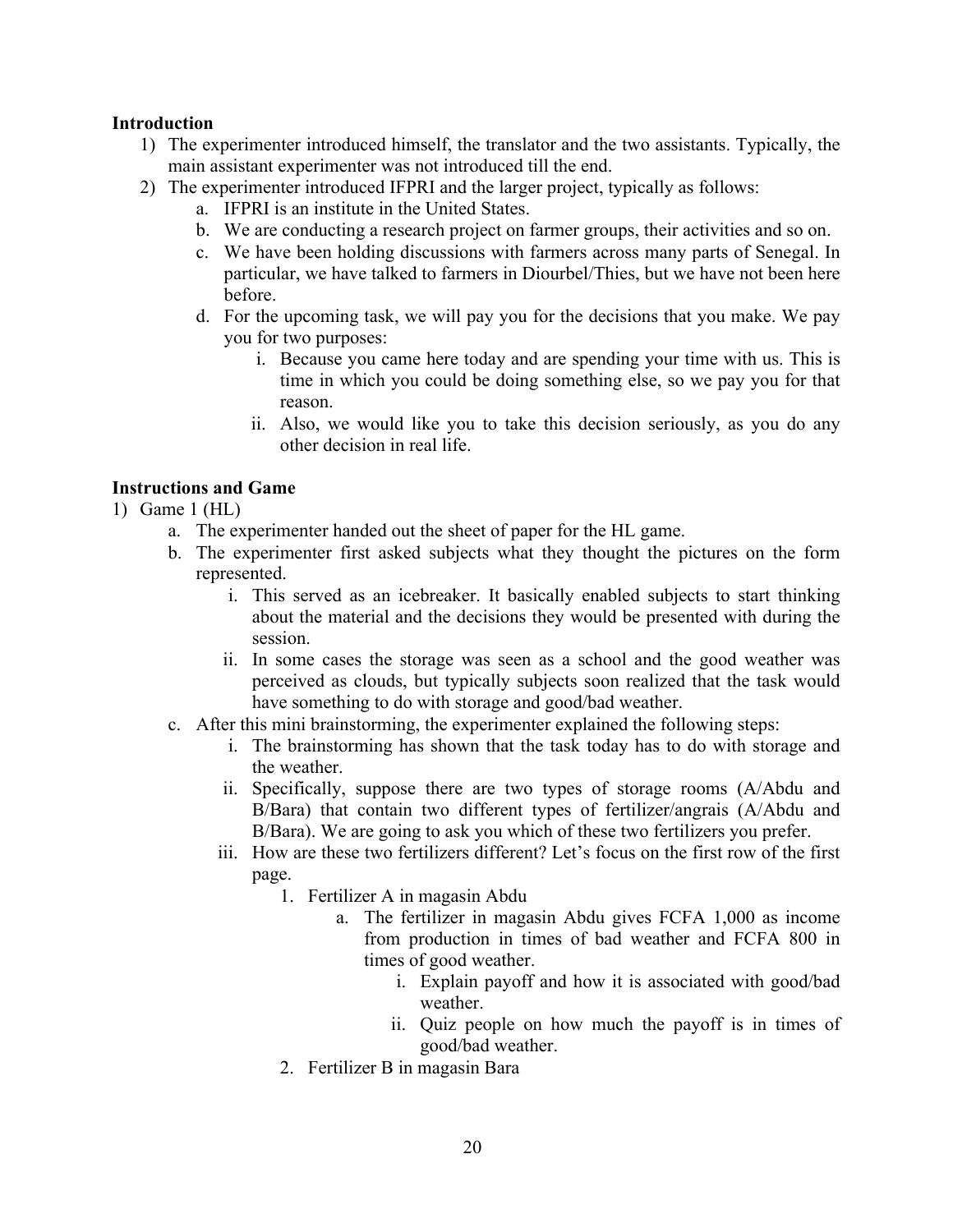- a. Now, let's look at the fertilizer in magasin Bara. What is different about it? Well, this fertilizer gives FCFA 2,000 as income from production in times of good weather but FCFA 100 in times of bad weather.
- b. So, the difference between the two fertilizers is that the one in magasin Bara pays MORE in times of good weather but LESS in times of bad weather.
	- i. Similar to above, explanation and quiz.
- 3. Recap: So, we've seen that there are two types of fertilizer, the one in magasin Abdu and the one in magasin Bara. We also know that they're affected by the weather.
- 4. *What do we know about the weather?*
	- a. As in real life, sometimes the weather is good and sometimes the weather is bad.
	- b. These 10 numbers  $(1, 2, 3, \ldots, 10)$  represent 10 years of weather.
	- c. In the first row, 1 out of 10 years the weather is good and 9 out of 10 years the weather is bad.
		- i. The number 1 represents the year that the weather is good.
		- ii. The numbers 2, 3,…, 10 represent the years that the weather is bad.
		- iii. The numbers in the columns of good/bad weather represent the years that weather can be good/bad.
		- iv. So, note that the weather is the same for magasin Abdu and magasin Bara. *What is different is the income from production you get depending on weather being good or bad.*
	- d. Questions/quiz for understanding
		- i. How many years can the weather be good in row 1?
		- ii. How many years can it be bad?
		- iii. What is the income from production if the weather is bad?
			- 1. Depends on whether you buy Abdu or Bara.
		- iv. Suppose you buy Abdu and the weather is good, what is your income from production? How about Bara?
		- v. How about if the weather is bad?
- d. This explains row 1. How are the other rows different from row 1?
	- i. Notice that when we go from row 1 to row 2, the only aspect that changes is the number of years that weather can be good/bad. That is, the income from production does NOT change. However, in row 2 the number of years that weather can be good is 2 and the number of years that the weather can be bad is 8.
		- 1. Typically, the experimenter showed the years with the numbers 1, 2 in the left hand and 3, 4,…, 10 in the right hand.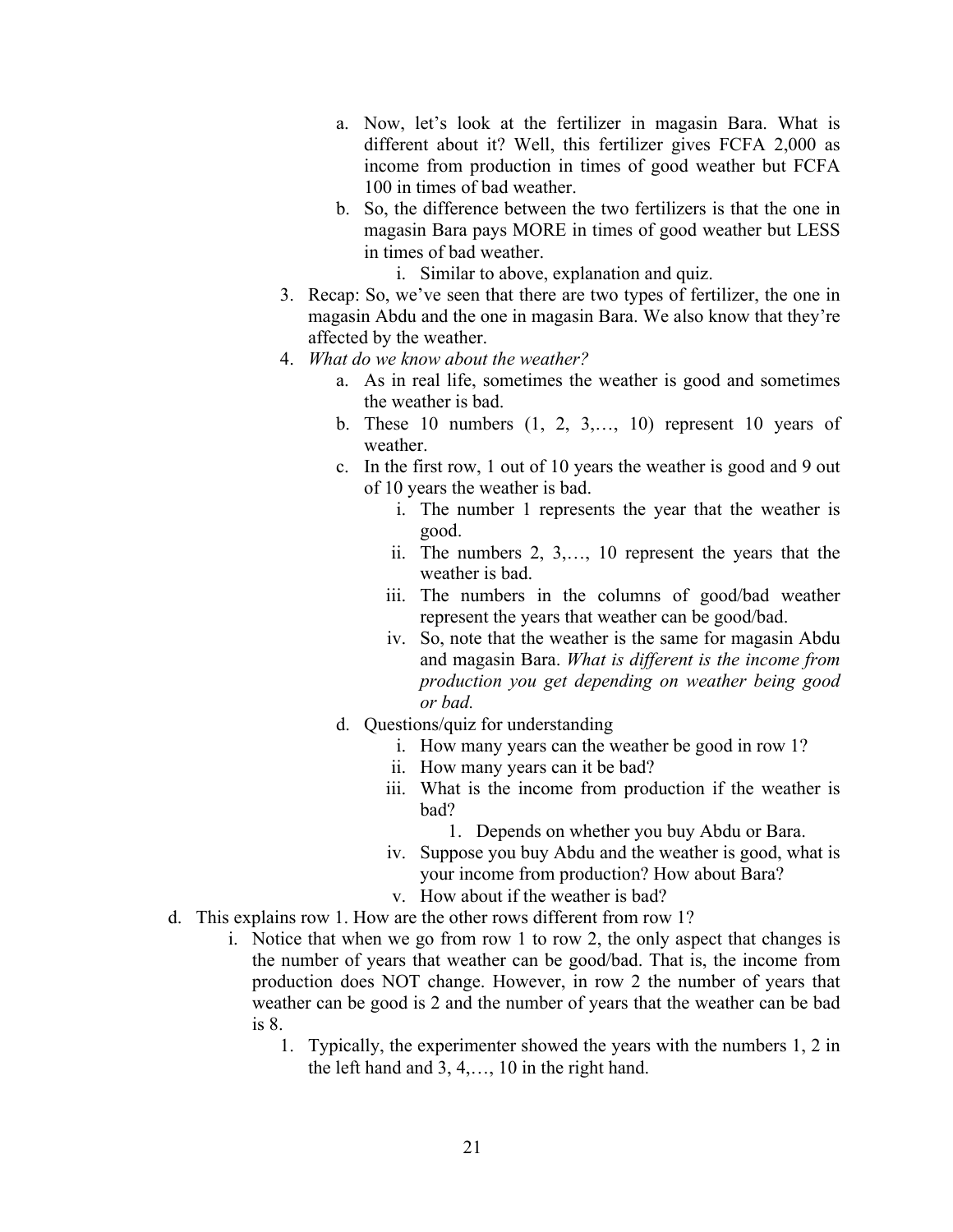- ii. Now, what happens if we go from row 2 to row 3? Now, weather can be good 3 out of 10 years and bad 7 out of 10 years.
- iii. This process was continued up to row 10.
	- 1. At this stage, subjects typically smiled indicating their understanding that in row 10 the weather was always good.
- e. So, we are going to ask you to make a decision for each of the rows: Abdu or Bara. If you do not know which one to choose, you can choose I for "indifferent."
- f. Is this clear?
	- i. At this point, a row was selected to quiz subjects again. Questions were asked with regard to the probabilities and earnings.
	- ii. Then, subjects were informed that only one row would be selected for payment. The exact procedures for selecting the row and drawing/simulating the weather were typically explained when the lottery was drawn in order to avoid too much information prior to decisions being made.
	- iii. Then, decisions were made.
- 2) Game 2 (GP)
	- a. The game sheets (appendix) were handed out. Subjects were prompted on the images at the top as an icebreaker exercise. In both sessions they recognized them correctly as the two types of weather.
	- b. The experimenter asked the subjects to imagine that they are grain farmers and they are to be given 10 kilos of seeds to plant for the new season. They are told that they can take two types of seeds–from Abdu or from Bara. At this point the experimenter emphasized that they must take a total of 10. He did this by giving them examples of the possible combinations of the seeds that they could take.
		- *i. Imagine that you are a grain farmer and you are given 10 kilos of seeds for free for the coming season. You can choose between two different types of seeds to take. You can either take the seeds of Abdu or of Bara. It is important that you realize you can take as many kilos of Abdu and Bara seeds as you want as long as at the end you are taking 10 kilos in total—no more and no*  less. On your answer sheet you will see a place for you to write how many *Abdu seeds and Bara seeds you will take.*
	- c. Next the experimenter explained how the seeds are different. Abdu seed is of higher quality than Bara seed but is more vulnerable to the weather. That is, when there is good weather the Abdu seed produces a harvest that sells for FCFA 300. When the weather is bad the harvest is so bad that it cannot be sold, eaten, or fed to the animals. On the other hand, the Bara seed does not respond to the weather and always gives FCFA 100 francs per kilo.
	- d. Next the experimenter proceeded to go through the columns for the Abdu seed and explain how different quantities of Abdu seed affect one's income from the harvest given good weather. What was emphasized through examples was that 300 times the number of kilos of the seeds determines the income, which is then provided for the subjects in the column 'xalis…. Abdu' on the side with good weather. This was done to the point where the experimenter felt comfortable with their understanding of the derivation of their income. Next the experimenter explained the bad weather columns for the Abdu seed, which was provided in the column 'xalis … Abdu on' the side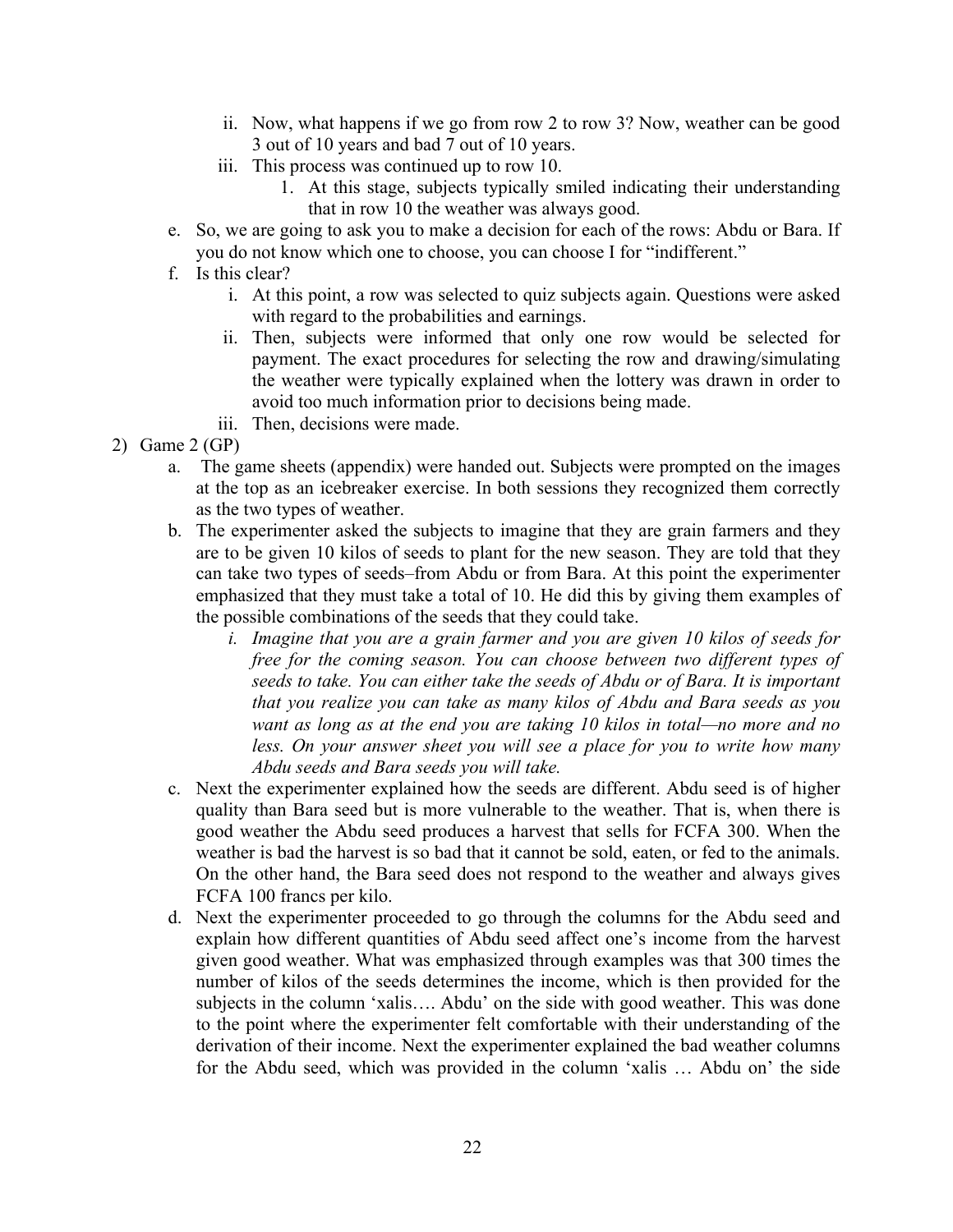with bad weather. This was always zero. Again examples were given until the experimenter felt comfortable with their understanding.

- e. The same procedure followed for the Bara seed: first with the good weather 'xalis… Bara' column and then with the bad weather 'xalis…Bara' column. It was emphasized that there was no difference between the columns.
- f. The experimenter explained the total income for any given type of weather–by adding the columns of 'xalis… Abdu' and 'xalis… Bara'. It was explained that this number was indicated in the column 'li ngay … xalis'.
- g. The experimenter asked subjects specific questions such as:
	- i. *If the weather is good and one had 5 kilos of bara seeds how many Abdu seeds does one have? How much money does one make from these Bara seeds? … from these Abdu seeds? In total?* Then he repeated for other combinations… (1 and 9, 3 and 7… etc. – each time varying the weather)
	- *ii. Whenever one subject seemed to dominate by answering correctly in succession, the experimenter asked the translator to explain to him that we would like to hear from other people as well. These examples were repeated until the experimenter felt confident about the understanding of the subjects.*
- h. The experimenter explained how weather was unknown at the time of the decision, how this was realistic, and how it was to be determined, from a box, with equal probability of the two types of weather. That is, the weather was to be determined from a box where drawing cards with numbers 1–5 would correspond to good weather, while drawing numbers 6–10 would correspond to bad weather. These numbers were the same as the ones used for the HL task.
- i. Decisions were then made.

## **Lottery**

The lotteries were conducted according to the procedures described previously. Typically, we let one of the subjects draw. Papers with numbers 1 through 10 were drawn from a bag.

## **Survey 2 (demographics)**

- 1) This survey was administered after the main task and comprised the following questions:
	- a. Education level
	- b. Marital status
	- c. Number of children
	- d. Primary occupation
	- e. How often do you find yourself short of cash?
	- f. How much do you agree with the statement "Most people can be trusted"? (1=Strongly Disagree, 2=Disagree, 3=Slightly Disagree, 4=Neither Agree or Disagree, 5=Slightly Agree, 6=Agree, 7=Strongly Agree)
	- g. How many cigarettes do you smoke per day?
	- h. On a scale of 1 to 10, how patient do you consider yourself?

## **Payment**

After all these steps were done, subjects were called by their seat number—one by one—to get paid in private by the assistant experimenter. They were also paid a fixed fee for showing up.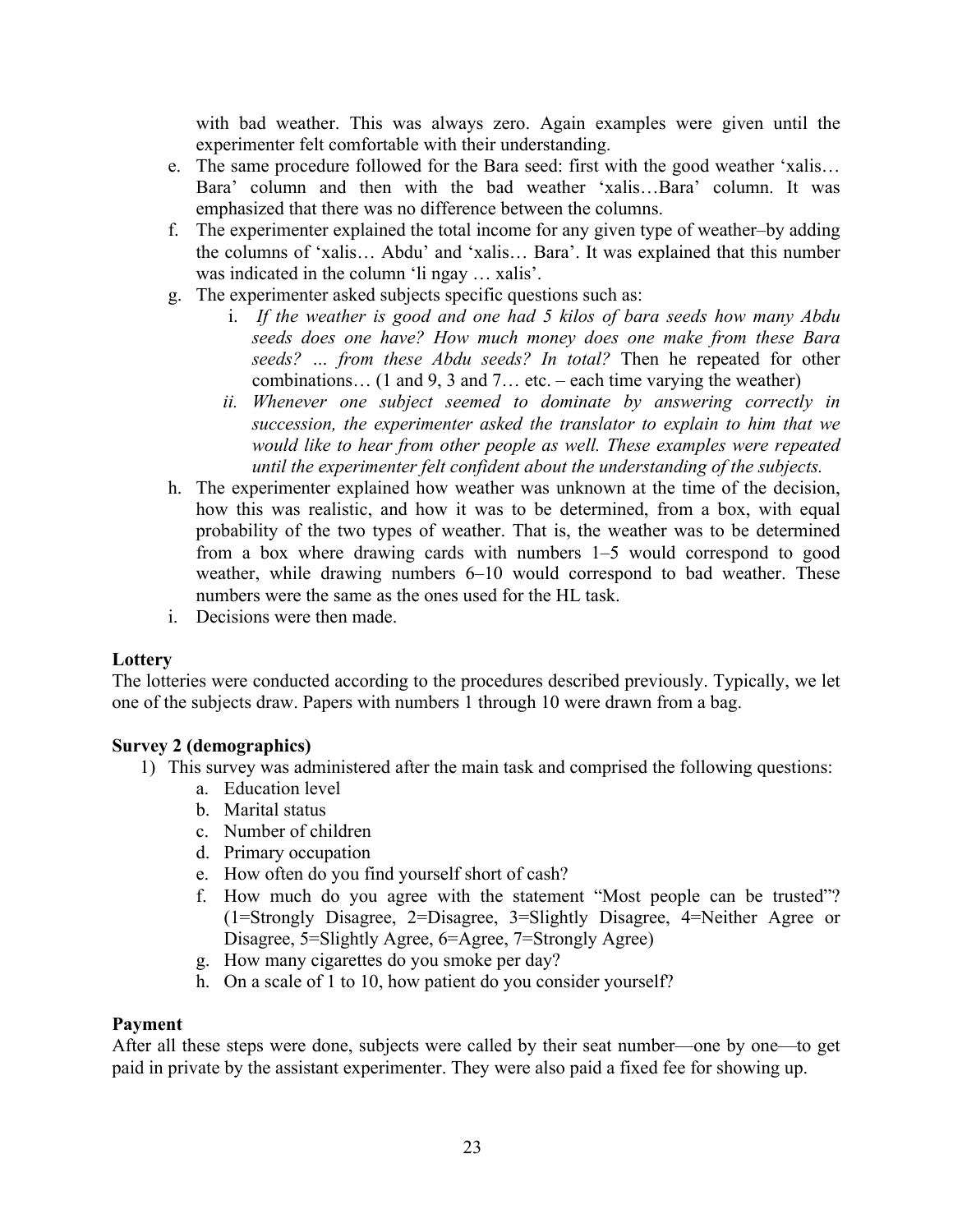## **TABLES AND FIGURES**

|     |                       | (2)                                                                                                 |                                                                              |  |  |
|-----|-----------------------|-----------------------------------------------------------------------------------------------------|------------------------------------------------------------------------------|--|--|
|     |                       | Complex I                                                                                           | Simple(S)                                                                    |  |  |
|     |                       | IC:                                                                                                 | IS:                                                                          |  |  |
|     | Incentivized (I)      | Brick, Visser, and Burns (2012)<br>Holt and Laury $(2002)*$<br>Tanaka, Camerer, and Nguyen (2010)** | Binswanger (1980)<br>Eckel and Grossman (2002)<br>Gneezy and Potters (1997)* |  |  |
| (1) | Non-Incentivized (NI) | NIC:<br>Barsky et al. (1997)<br>Kimball et al. (2008, 2009)<br>Weber, Blais, Betz (2002)            | NIS:<br>Dohmen et al. $(2011)^*$<br>Lejuez et al. (2002)<br>Treibich (2015)  |  |  |

## **Table 1—Taxonomy of risk-elicitation approaches and related sample studies**

\*Indicates an instrument for which this study collects new data. \*\*Note that to our knowledge Tanaka et al. (2010) is the only study that uses prospect theory and finds: "People living in poor countries are not necessarily afraid of uncertainty."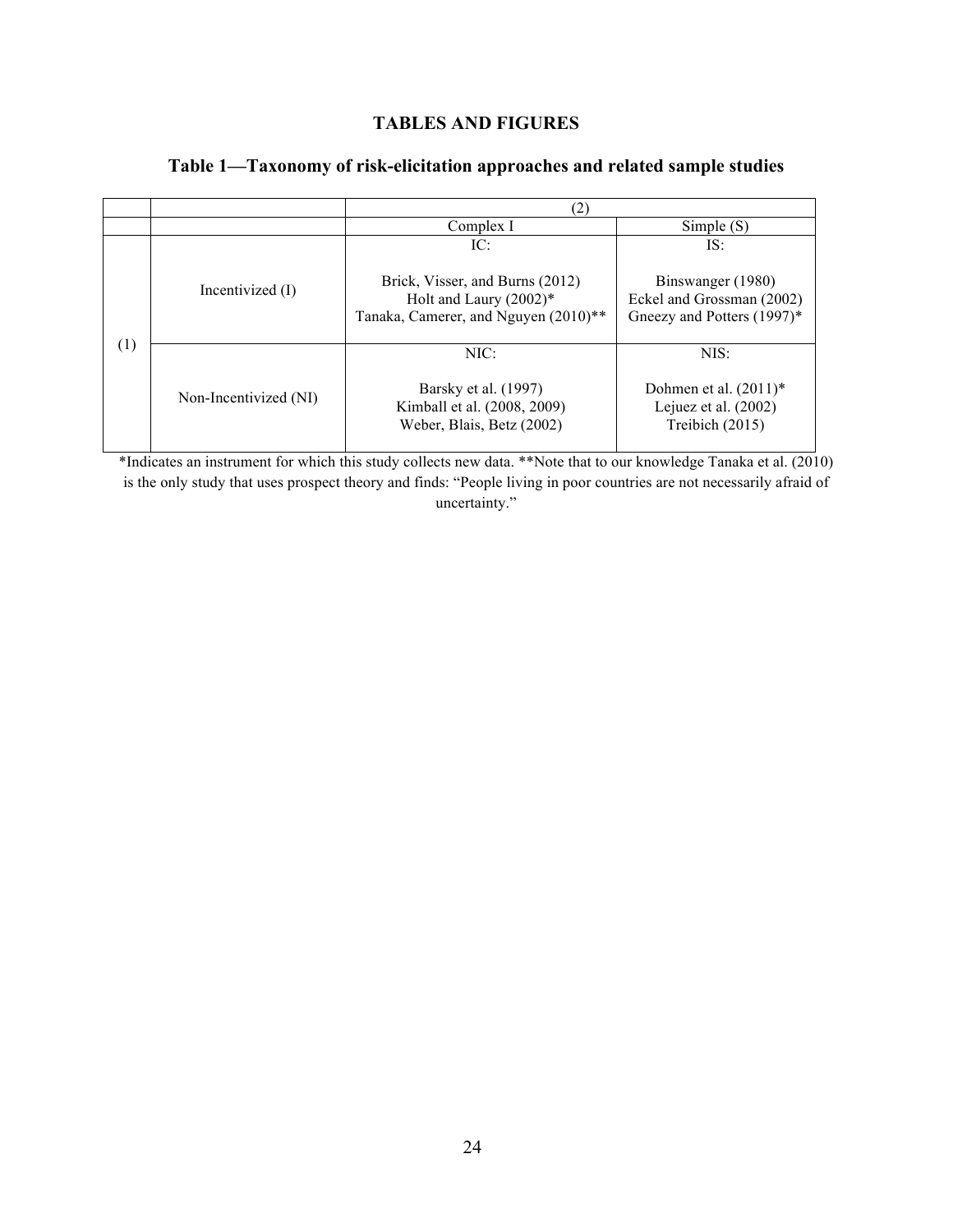| <b>Study</b>                          | <b>Method</b>        | Protocol                                                                                                                                                                             | <b>Subjects</b>              | Inconsis-<br>tency    | <b>Implications</b>                                                                                                                                                                                                                             |
|---------------------------------------|----------------------|--------------------------------------------------------------------------------------------------------------------------------------------------------------------------------------|------------------------------|-----------------------|-------------------------------------------------------------------------------------------------------------------------------------------------------------------------------------------------------------------------------------------------|
| Lammers,<br>Lau,<br>Verbon<br>(2006)  | HL                   | - Paper-based<br>- Neutral framing<br>- Classroom explanation as part of<br>experiment session<br>- Real stakes                                                                      | South<br>African<br>students | $66.5\%$ <sup>a</sup> | - Not cited due to preliminary nature of<br>the analysis                                                                                                                                                                                        |
| Galarza<br>(2009)                     | HL                   | - Paper-based<br>- Mixed framing with e.g. safe (risky)<br>lottery called sol (luna)<br>- Classroom explanation as part of<br>experiment session<br>- Real stakes                    | Peruvian<br>farmers          | $52\%$ <sup>a</sup>   | Some evidence that multiple<br>$\overline{\phantom{0}}$<br>switching behavior explained by<br>nonlinear probability weighting made<br>in a context of random calculation<br>mistakes<br>Majority of farmers characterized by<br>prospect theory |
| De Brauw<br>and<br>Eozenou<br>(2011)  | HL                   | - Paper-based<br>- Loaded framing with lotteries in terms<br>of sweet potato varieties with varying<br>yields<br>- Individual explanation as part of survey<br>- Hypothetical stakes | Mozam-<br>bican<br>farmers   | $14\%$ <sup>a</sup>   | About three-fourths of the sample<br>develops risk preferences by rank<br>dependent utility<br>By making the CRRA assumption,<br>they poorly predict risk preferences<br>among those who are less risk averse                                   |
| Doerr et<br>al. $(2011)$              | HL                   | - Paper-based<br>- Neutral framing with lotteries displayed<br>as balls in urns<br>- Individual explanation as part of survey<br>- Real stakes                                       | Ethiopian<br>farmers         | $39\%$ <sup>b</sup>   | - Risk taking of farmers seems to be<br>unrelated to risk preferences but<br>highly correlated to overconfidence<br>measures                                                                                                                    |
| Jacobson<br>and Petrie<br>(JP, 2009)  | <b>Not</b><br>$HL^*$ | - Paper-based<br>- Neutral framing with lotteries called A<br>and B<br>- Individual explanation as part of survey<br>- Real and hypothetical stakes                                  | Rwandan<br>farmers           | $52\%$                | - While risk aversion alone does not<br>explain financial decisions, risk<br>aversion and inconsistent choices<br>interact in significant and sensible<br>ways<br>- Mistakes correlate with less than<br>optimal behavior                       |
| Engle-<br>Warnick<br>et al.<br>(2011) | <b>Not</b><br>$HL**$ | - Paper-based<br>- Neutral framing with lotteries displayed<br>as color chips in a bag<br>- Classroom explanation as part of<br>experiment session<br>- Real stakes                  | Peruvian<br>farmers          | $52\%$ <sup>d</sup>   | - They combine experimental and<br>survey data to find that ambiguity<br>aversion predicts actual technology<br>choices on the farm                                                                                                             |

### **Table 2—Inconsistency rates reported by selected developing country field studies**

- Table notes:<br><sup>a</sup> These rates are based on subjects who switched more than once in the HL task.
	- This rate is based on a test of the common ratio effect, which is based on the Allais paradox, paired with the HL task.<br><sup>c</sup> This rate is based on the number of people who make at least one mistake.<br>This rate is based on t
	-
	- This rate is based on the number of people who choose the dominated lottery at least twice. If we consider those
	- who choose the dominated lottery at least once, the rate would be 76%.<br>The format of the experiment is similar to HL, but with several key differences. HL keep payoffs constant and vary the probabilities of receiving the high and low outcomes. In JP, the probability is always 50–50, and the payoffs are varied. Also, HL present the lotteries all at once to the subjects. JP present lottery pairs sequentially.
	- Finally, JP also present lotteries over losses.<br>Their decomposition resembles the instrument in HL. Each row in the decomposition corresponds to a single binary choice between two alternative gambles. Beginning with the first row of choices and moving down, an expected utility maximizer will at some point switch from the left-hand side gamble with lower variance to the right-hand side gamble with a higher variance and slightly higher expected utility.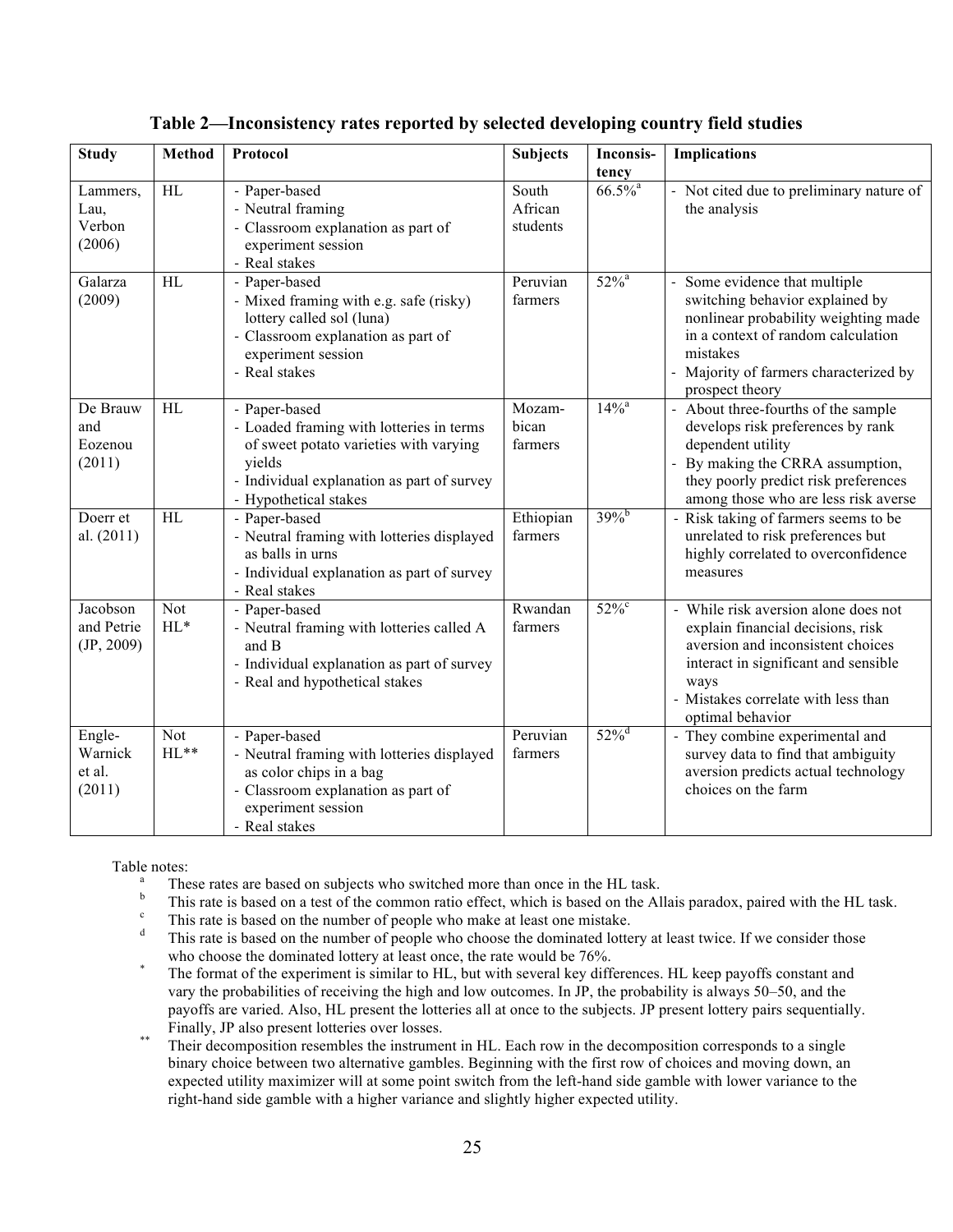|  |  | <b>Table 3-Holt-Laury lottery choices</b> |
|--|--|-------------------------------------------|
|  |  |                                           |

| Option A                        | Option B                           | Expected payoff difference |
|---------------------------------|------------------------------------|----------------------------|
| $1/10$ of \$2.00, 9/10 \$1.60   | $1/10$ of \$3.85, 9/10 of \$0.19   | \$1.17                     |
| $2/10$ of \$2.00, 8/10 \$1.60   | $2/10$ of \$3.85, 8/10 of \$0.19   | \$0.83                     |
| $3/10$ of \$2.00, 7/10 \$1.60   | $3/10$ of \$3.85, 7/10 of \$0.19   | \$0.50                     |
| $4/10$ of \$2.00, 6/10 \$1.60   | $4/10$ of \$3.85, 6/10 of \$0.19   | \$0.16                     |
| $5/10$ of \$2.00, $5/10$ \$1.60 | $5/10$ of \$3.85, $5/10$ of \$0.19 | $-$ \$0.18                 |
| $6/10$ of \$2.00, 4/10 \$1.60   | $6/10$ of \$3.85, 4/10 of \$0.19   | $-$ \$0.51                 |
| $7/10$ of \$2.00, 3/10 \$1.60   | $7/10$ of \$3.85, 3/10 of \$0.19   | $-$ \$0.85                 |
| $8/10$ of \$2.00, 2/10 \$1.60   | $8/10$ of \$3.85, 2/10 of \$0.19   | $-\$1.18$                  |
| $9/10$ of \$2.00, 1/10 \$1.60   | $9/10$ of \$3.85, 1/10 of \$0.19   | $-\$1.52$                  |
| $10/10$ of \$2.00, 0/10 \$1.60  | $10/10$ of \$3.85, 0/10 of \$0.19  | $-$1.85$                   |
|                                 | $\alpha$ II 1. II (3003)           |                            |

Source: Holt and Laury (2002)

**Figure 1—Senegal HL data (probability of choosing option A)** 

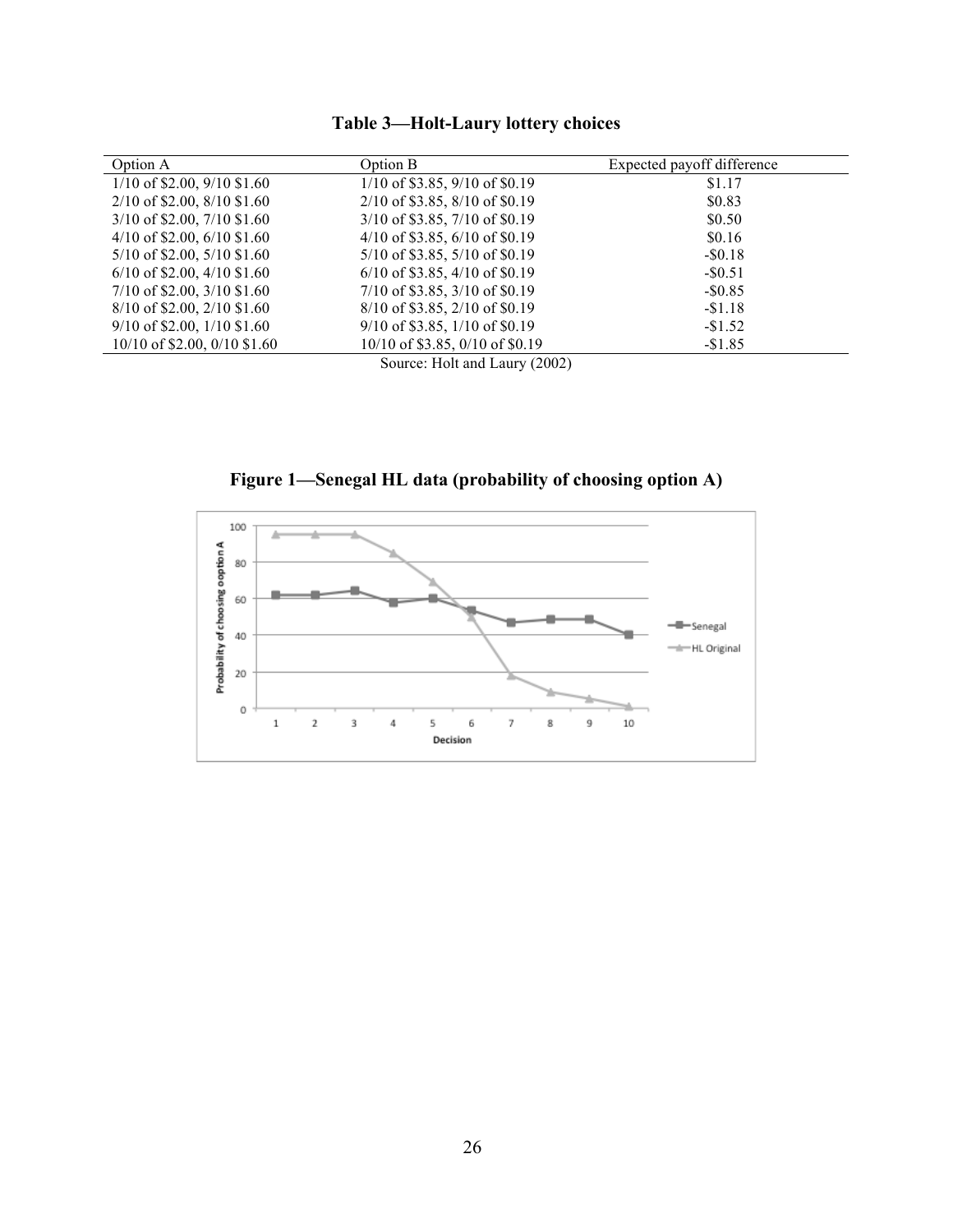# **Figure 2—Histograms of GP data**

Panel A: Senegal





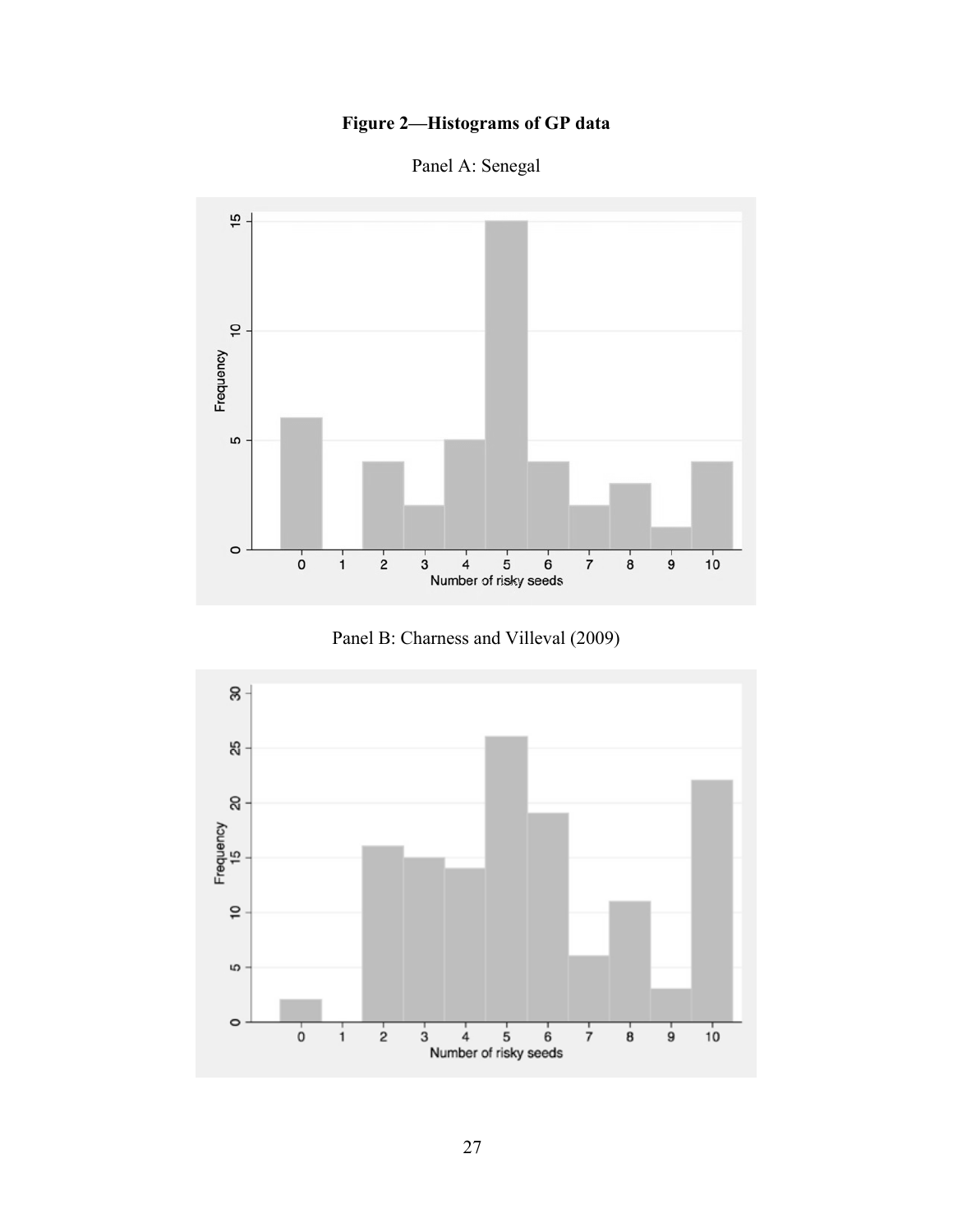# **Figure 3—Histograms of Senegal WTR data**



Panel A: Senegal



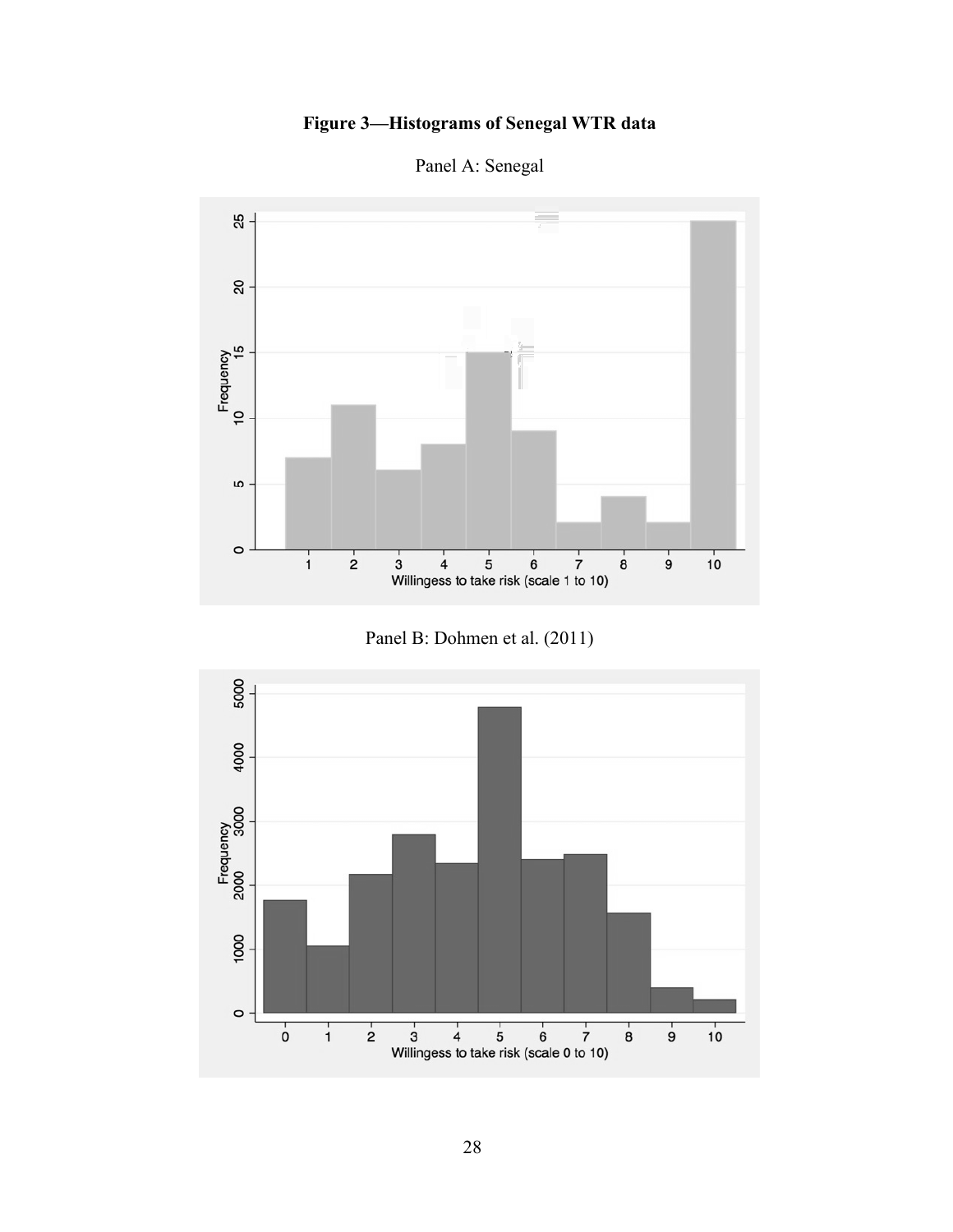## **ONLINE APPENDIX : TABLES AND FIGURES**

| <b>Study</b>                             | <b>Method</b>   | Protocol                                                                                                                                                                             | <b>Subjects</b>              | Rate                  | <b>Implications</b>                                                                                                                                                                                                                                 |
|------------------------------------------|-----------------|--------------------------------------------------------------------------------------------------------------------------------------------------------------------------------------|------------------------------|-----------------------|-----------------------------------------------------------------------------------------------------------------------------------------------------------------------------------------------------------------------------------------------------|
| Lammers,<br>Lau,<br>Verbon<br>(2006)     | $\overline{HL}$ | - Paper-based<br>- Neutral framing<br>- Classroom explanation as part of<br>experiment session<br>- Real stakes                                                                      | South<br>African<br>students | $66.5\%$ <sup>a</sup> | Not cited due to preliminary nature of<br>$\overline{\phantom{a}}$<br>the analysis                                                                                                                                                                  |
| Galarza<br>(2009)                        | $\overline{HL}$ | - Paper-based<br>- Mixed framing with e.g. safe (risky)<br>lottery called sol (luna)<br>- Classroom explanation as part of<br>experiment session<br>- Real stakes                    | Peruvian<br>farmers          | $52\%$ <sup>a</sup>   | Some evidence that multiple<br>switching behavior explained by<br>nonlinear probability weighting made<br>in a context of random calculation<br>mistakes<br>Majority of farmers characterized by<br>prospect theory                                 |
| De Brauw<br>and<br>Eozenou<br>(2011)     | $\overline{HL}$ | - Paper-based<br>- Loaded framing with lotteries in terms<br>of sweet potato varieties with varying<br>yields<br>- Individual explanation as part of survey<br>- Hypothetical stakes | Mozam-<br>bican<br>farmers   | $14\%$ <sup>a</sup>   | About three-fourths of the sample<br>develops risk preferences by rank<br>dependent utility<br>By making the CRRA assumption,<br>they poorly predict risk preferences<br>among those who are less risk averse                                       |
| Doerr et<br>al. (2011)                   | HL              | - Paper-based<br>- Neutral framing with lotteries displayed<br>as balls in urns<br>- Individual explanation as part of survey<br>- Real stakes                                       | Ethiopian<br>farmers         | $39\%$ <sup>b</sup>   | - Risk taking of farmers seems to be<br>unrelated to risk preferences but<br>highly correlated to overconfidence<br>measures                                                                                                                        |
| Jacobson<br>and Petrie<br>(JP, 2009)     | Not<br>$HL^*$   | - Paper-based<br>- Neutral framing with lotteries called A<br>and B<br>- Individual explanation as part of survey<br>- Real and hypothetical stakes                                  | Rwandan<br>farmers           | $52\%$                | - While risk aversion alone does not<br>explain financial decisions, risk<br>aversion and inconsistent choices<br>interact in significant ways<br>- Mistakes correlate with less than<br>optimal behavior                                           |
| Engle-<br>Warnick<br>et al.<br>(2011)    | Not<br>$HL**$   | - Paper-based<br>- Neutral framing with lotteries displayed<br>as color chips in a bag<br>- Classroom explanation as part of<br>experiment session<br>- Real stakes                  | Peruvian<br>farmers          | $52\%$ <sup>d</sup>   | - They combine experimental and<br>survey data to find that ambiguity<br>aversion predicts actual technology<br>choices on the farm                                                                                                                 |
| Brick,<br>Visser,<br>and Burns<br>(2012) | Not<br>$HL$ *** | - Neutral framing of lotteries<br>- Real stakes                                                                                                                                      | South<br>African<br>fishers  | 41%                   | - They estimate risk attitudes and find<br>that female fishers and rights holders<br>are more risk averse than their male<br>counterparts, while rights holders are<br>found to be less risk averse relative to<br>subjects without fishing rights. |

## Table A1—Inconsistency rates reported by selected<sup>+</sup> developing country field studies

Table notes:

<sup>+</sup> This table reviews some main studies that conduct MPL tasks in a developing country context. Due to space and given the fact that this is not a literature review, we do not summarize more studies. Additional references include but are not limited to: Wik et al. (2004) in Zambia; Yesuf and Bluffstone (2009) in Ethiopia; Cook et al. 2013 in India; and Chuang and Schechter (2015) who review evidence from multiple countries.<br><sup>a</sup> These rates are based on subjects who switched more than once in the HL task.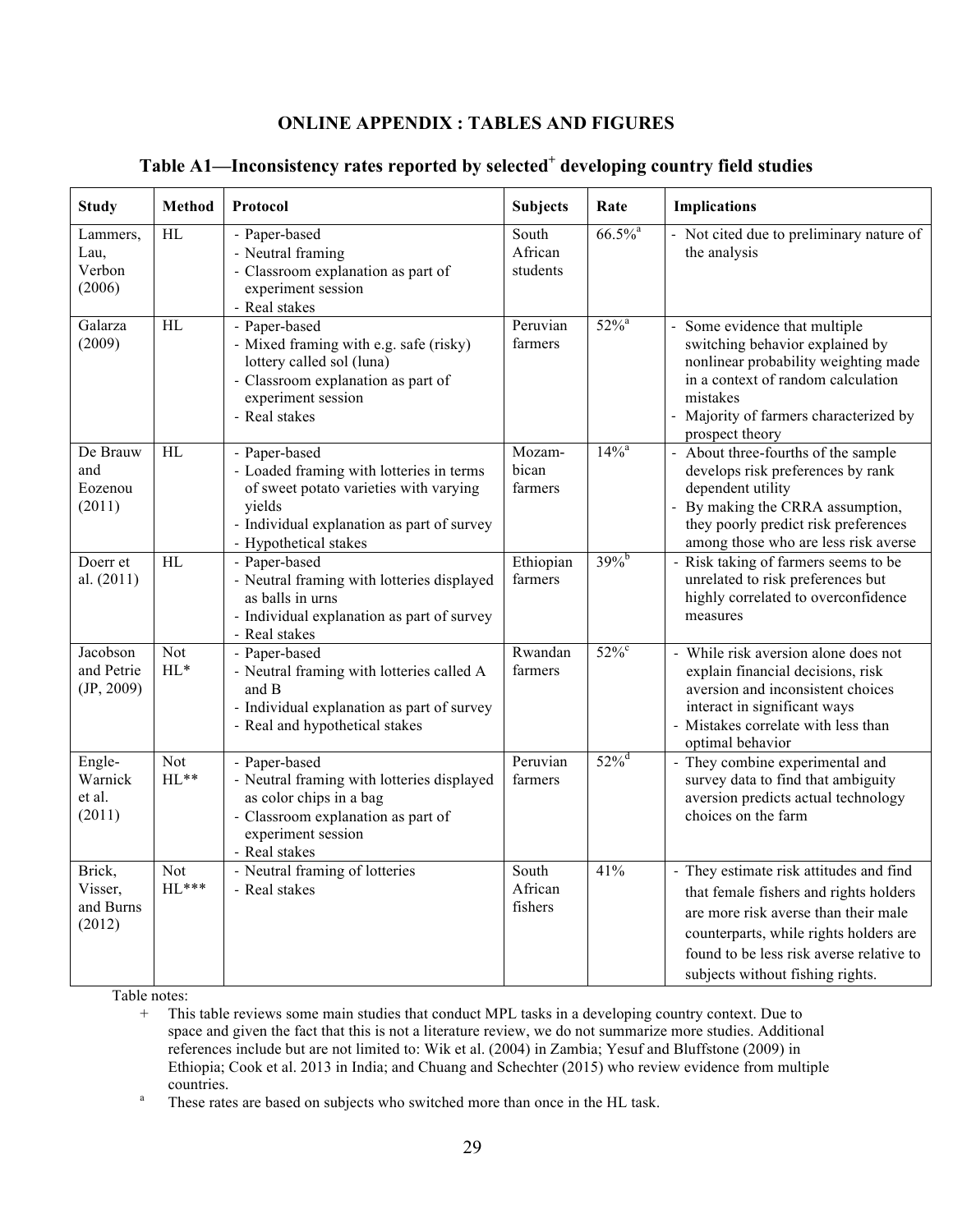- This rate is based on a test of the common ratio effect, which is based on the Allais paradox, paired with the HL task.<br>This rate is based on the number of people who make at least one mistake.
- 
- This rate is based on the number of people who choose the dominated lottery at least twice. If we consider those
- who choose the dominated lottery at least once, the rate would be 76%.<br>The format of the experiment is similar to HL, but with several key differences. HL keep payoffs constant and vary the probabilities of receiving the high and low outcomes. In JP, the probability is always 50–50, and the payoffs are varied. Also, HL present the lotteries all at once to the subjects. JP present lottery pairs sequentially.
- Finally,  $\overline{C}$  also present contribution over losses. binary choice between two alternative gambles. Beginning with the first row of choices and moving down, an expected utility 30aximize will at some point switch from the left-hand side gamble with lower variance to the right-hand side gamble with a higher variance and slightly higher expected utility.
- right-hand side gamble with a higher variance and slightly higher expected utility.<br>Their main instrument presents subjects with a multiple price list, but with varying payoffs as opposed to varying probabilities similar to HL.

| <b>Study</b>                           | <b>Participants</b>                  | <b>Periods</b> | Avg. Male<br>Investment (N) | Avg. Female<br>Investment (N) |
|----------------------------------------|--------------------------------------|----------------|-----------------------------|-------------------------------|
| Langer and Weber<br>(2004)             | Finance students,<br>Mannheim        | 30             | 64.62 (93)                  | 58.70 (14)                    |
| Haigh and List (2005)                  | Professional traders,<br><b>CBOT</b> | 9              | 58.30 (50)                  | 55.59(8)                      |
| Fellner and Sutter<br>(2009)           | Undergrads,<br>Jena                  | 18             | 57.44 (39)                  | 49.04 (79)                    |
| Bellemare et al. (2005)                | Undergrads, Tilburg                  | 9              | 45.48 (95)                  | 42.73(40)                     |
| <b>Charness and Genicot</b><br>(2009)  | Undergrads,<br><b>UCLA</b>           | 1              | 59.22 (41)                  | 52.23(53)                     |
| Dreber and Hoffman<br>(2007)           | Students, Stockholm                  | $\mathbf{1}$   | 69.60(92)                   | 50.00(55)                     |
| Gneezy, Leonard, and<br>List(2009)     | Villagers in Tanzania<br>and India   | $\mathbf{1}$   | 50.00 (157)                 | 50.06 (157)                   |
| Ertac and Gurdal<br>$(2010)^{a}$       | Undergrads,<br>Turkey                | $\mathbf{1}$   | 72.32 (79)                  | 54.29 (49)                    |
| Gong and Yang<br>(forthcoming)         | Matrilineal villagers in<br>China    | $\mathbf{1}$   | 53.9 (31)                   | 32.5(36)                      |
| Gong and Yang<br>(forthcoming)         | Patrilineal villagers in<br>China    | $\mathbf{1}$   | 37.3 (37)                   | 4.3(28)                       |
| <b>Charness and Villeval</b><br>(2009) | Workers at French<br>firms           | $\mathbf{1}$   | 62.73(33)                   | 53.2(29)                      |
| <b>Charness and Gneezy</b><br>(2010)   | Undergrads, UCSB                     | 1              | 75.82 (137)                 | 60.25(64)                     |

### **Table A2—Investment choices in other studies**

Note: <sup>a</sup> We include only the individual risk decisions where there is a positive expected return from investing in the risky asset. A similar gender difference applies in the other cases.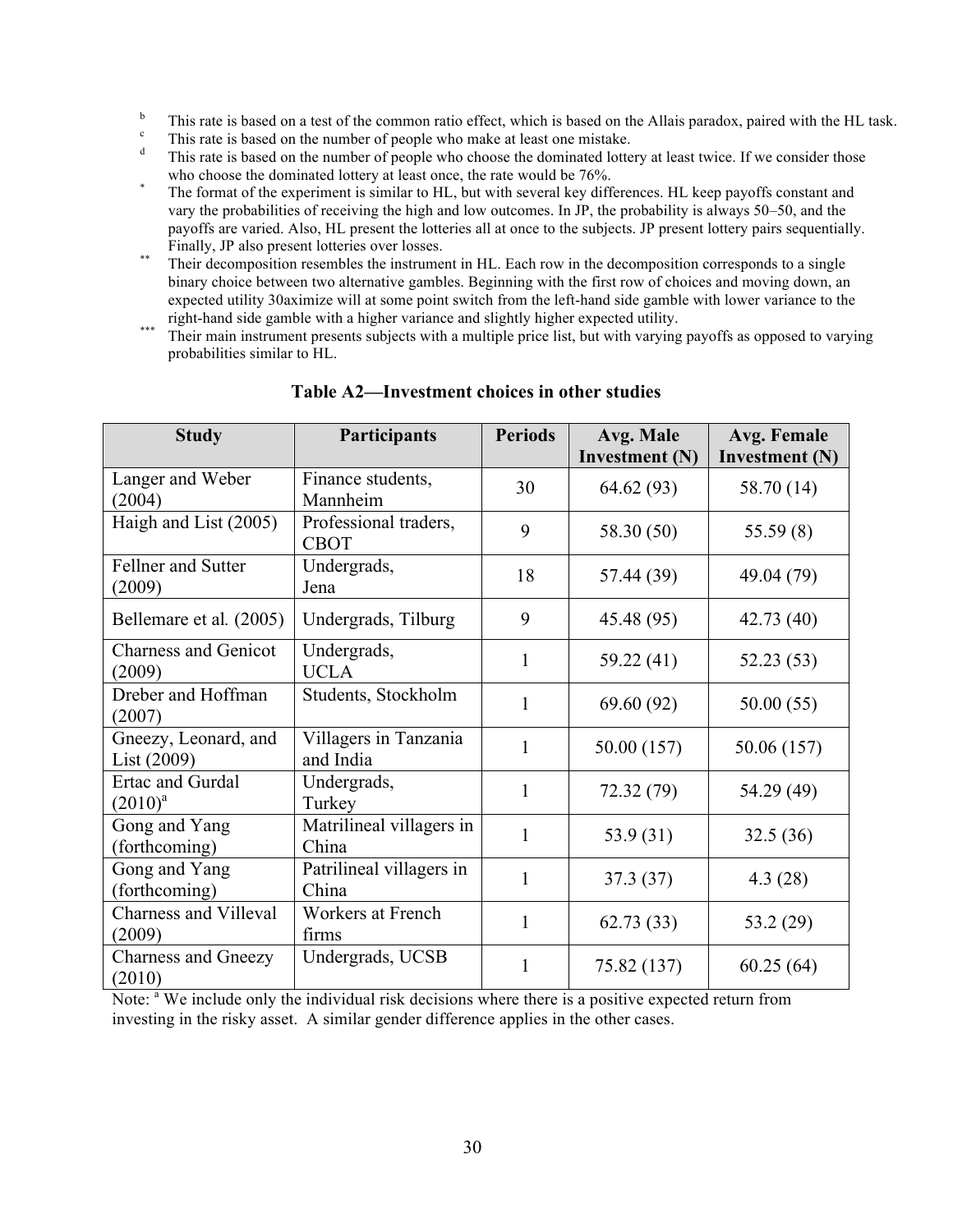## **Table A3: Does HL predict risk taking?**

|                  | (1)         | (2)       | (3)        | (4)         |
|------------------|-------------|-----------|------------|-------------|
| <b>VARIABLES</b> | risk output | risk_crop | risk price | risk credit |
| RA (HL proxy)    | $-0.010$    | 0.007     | $0.053*$   | 0.015       |
|                  | (0.040)     | (0.130)   | (0.030)    | (0.019)     |
| HL consistency   | $-0.085$    | $-0.059$  | $0.327*$   | 0.137       |
|                  | (0.193)     | (0.057)   | (0.165)    | (0.114)     |
| <b>WTR</b>       | $-0.016$    | 0.019     | $-0.014$   | 0.024       |
|                  | (0.045)     | (0.018)   | (0.036)    | (0.022)     |
| Gender           | $-0.224$    | $0.417*$  | 0.087      | 0.253       |
|                  | (0.426)     | (0.242)   | (0.436)    | (0.164)     |
| Gender*RA        | 0.008       | $-0.027$  | $-0.010$   | $-0.002$    |
|                  | (0.052)     | (0.018)   | (0.046)    | (0.022)     |
| Gender*WTR       | $0.101*$    | $-0.054*$ | $-0.037$   | $-0.028$    |
|                  | (0.055)     | (0.030)   | (0.053)    | (0.024)     |
| Constant         | 0.184       | $-0.033$  | 0.300      | $-0.305$    |
|                  | (0.319)     | (0.144)   | (0.316)    | (0.185)     |
| Observations     | 43          | 43        | 43         | 43          |
| R-squared        | 0.240       | 0.154     | 0.188      | 0.172       |
| Adjusted $R^2$   | 0.088       | $-0.015$  | 0.025      | 0.007       |

Robust standard errors are in parentheses. \*\*\* p<0.01, \*\* p<0.05, \* p<0.1. Session dummies included in all specifications.

Definition of dependent variables: After explaining what risk is, we asked respondents to report if they knew of any situations or decisions they usually encounter/take that can be seen as risky. We then coded the dummies risk output, risk crop, risk price, and risk credit based on similar keywords. In all cases, 1=yes if the respondent took risk in that dimension.

Definition of independent variables: RA=number of times a respondent chose the safe lottery; HL consistency=1 if the respondent was consistent in the HL task  $(0)$  otherwise); WTR=willingness to take risk on a scale of 1 to 10; Gender=1 if the respondent is female (0 otherwise).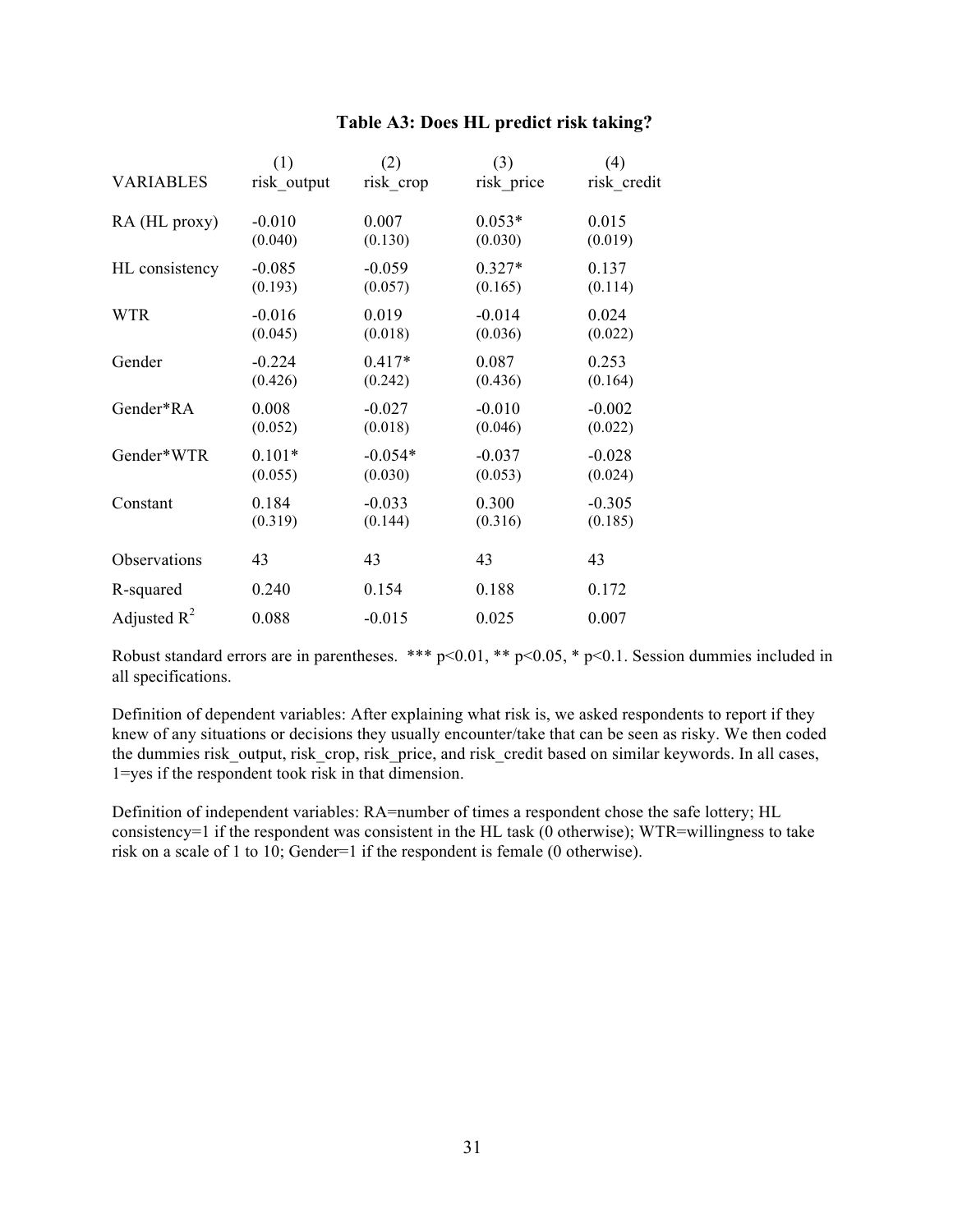|                  | (1)         | (2)       | (3)        | (4)         |
|------------------|-------------|-----------|------------|-------------|
| <b>VARIABLES</b> | risk output | risk_crop | risk price | risk credit |
| <b>GP</b>        | 0.027       | $-0.002$  | 0.011      | 0.011       |
|                  | (0.046)     | (0.0145)  | (0.038)    | (0.038)     |
| <b>WTR</b>       | $-0.007$    | 0.008     | $-0.030$   | $-0.030$    |
|                  | (0.066)     | (0.020)   | (0.056)    | (0.056)     |
| Gender           | $-0.166$    | $-0.090$  | 0.565      | 0.517       |
|                  | (0.467)     | (0.159)   | (0.410)    | (0.412)     |
| Gender*GP        | $-0.016$    | 0.002     | $-0.023$   | $-0.019$    |
|                  | (0.051)     | (0.014)   | (0.044)    | (0.041)     |
| Gender*WTR       | 0.024       | $-0.008$  | 0.013      | 0.024       |
|                  | (0.075)     | (0.020)   | (0.066)    | (0.061)     |
| Constant         | 0.857       | 0.090     | $-0.255$   | $-0.398$    |
|                  | (0.542)     | (0.159)   | (0.494)    | (0.475)     |
| Observations     | 46          | 46        | 46         | 46          |
| R-squared        | 0.269       | 0.074     | 0.196      | 0.290       |
| Adjusted $R^2$   | 0.156       | $-0.069$  | 0.072      | 0.180       |

Robust standard errors are in parentheses. \*\*\* p<0.01, \*\* p<0.05, \* p<0.1. Session dummies included in all specifications. All variables as defined in Table A3, except for GP=number of risky seeds chosen in the GP task.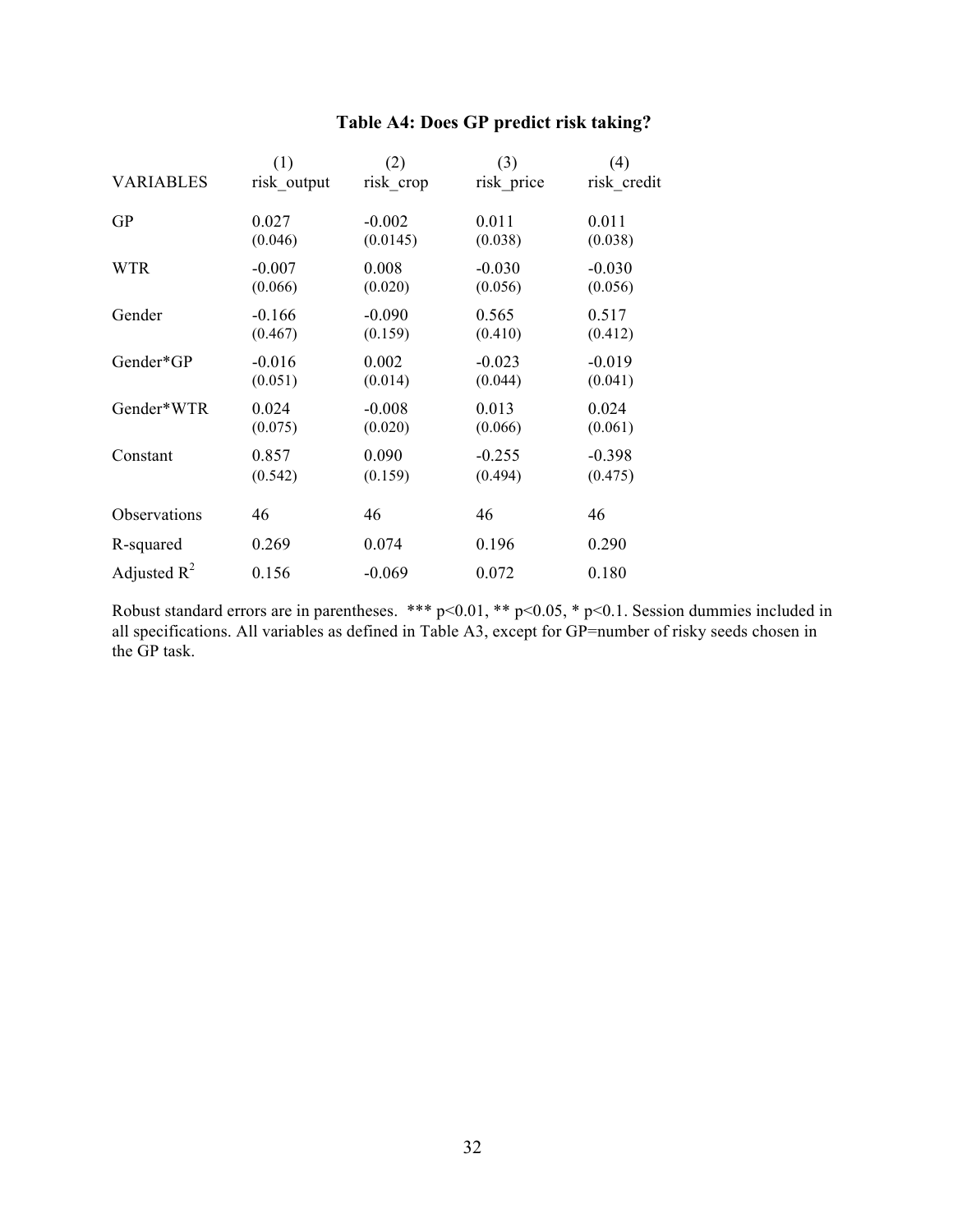|                     | (1)                 | (2)                  | (3)                 | (4)                 |
|---------------------|---------------------|----------------------|---------------------|---------------------|
| <b>VARIABLES</b>    | risk output         | risk crop            | risk price          | risk credit         |
| <b>WTR</b>          | $-0.021$<br>(0.034) | 0.017<br>(0.016)     | $-0.007$<br>(0.028) | 0.013<br>(0.023)    |
| Gender              | $-0.209$<br>(0.237) | 0.114<br>(0.0947)    | 0.239<br>(0.242)    | $0.328*$<br>(0.181) |
| Gender*WTR          | $0.080*$<br>(0.041) | $-0.034*$<br>(0.020) | $-0.036$<br>(0.036) | $-0.021$<br>(0.025) |
| Constant            | 0.270<br>(0.215)    | 0.055<br>(0.096)     | 0.384<br>(0.240)    | $-0.255$<br>(0.162) |
| <b>Observations</b> | 89                  | 89                   | 89                  | 89                  |
| R-squared           | 0.245               | 0.065                | 0.102               | 0.199               |
| Adjusted $R^2$      | 0.190               | $-0.003$             | 0.036               | 0.141               |

## **Table A5: Does WTR predict risk taking?**

Robust standard errors are in parentheses. \*\*\* p<0.01, \*\* p<0.05, \* p<0.1. Session dummies included in all specifications. All variables as defined in Table A3.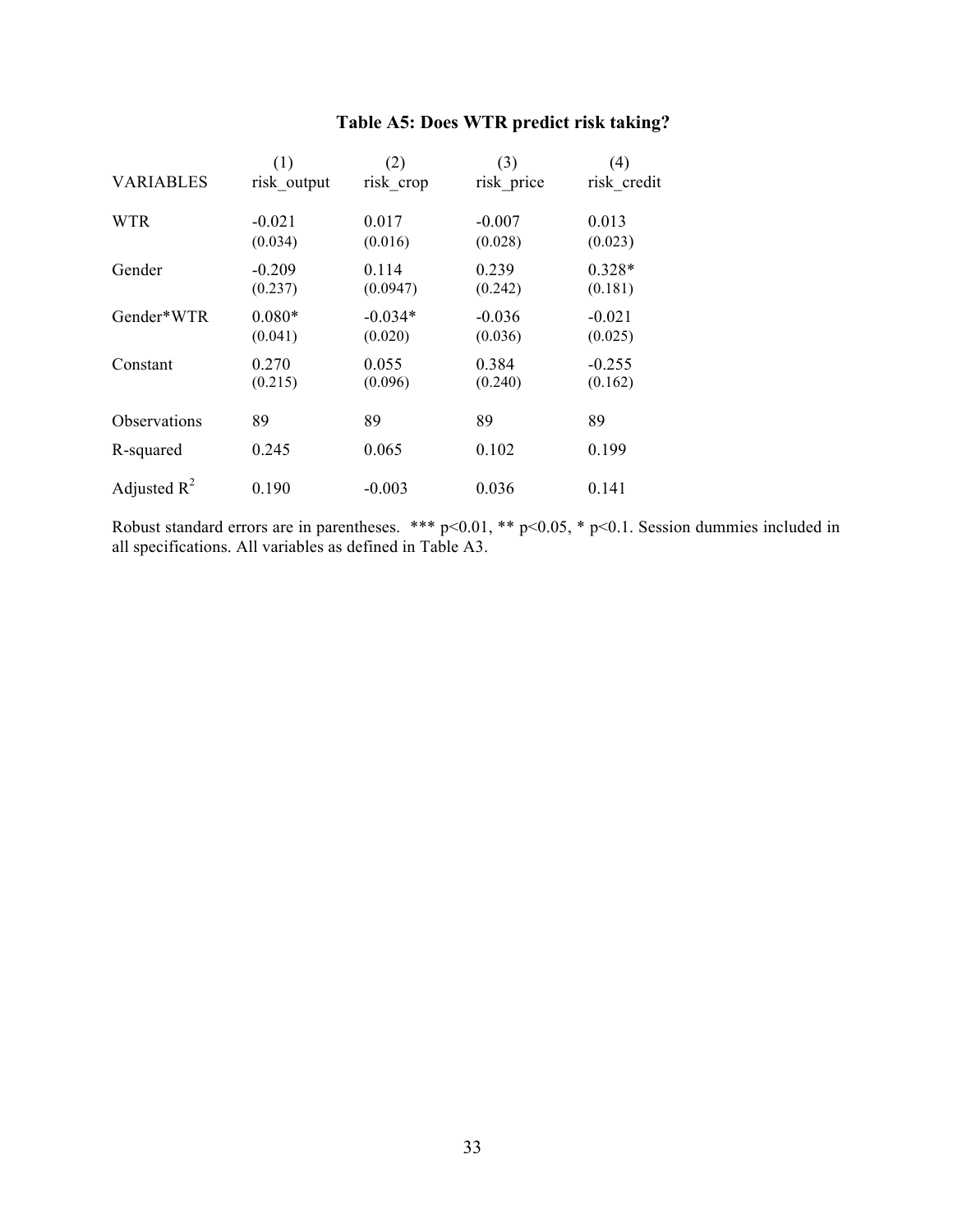

## **Figure A1—Holt-Laury task screen shot**